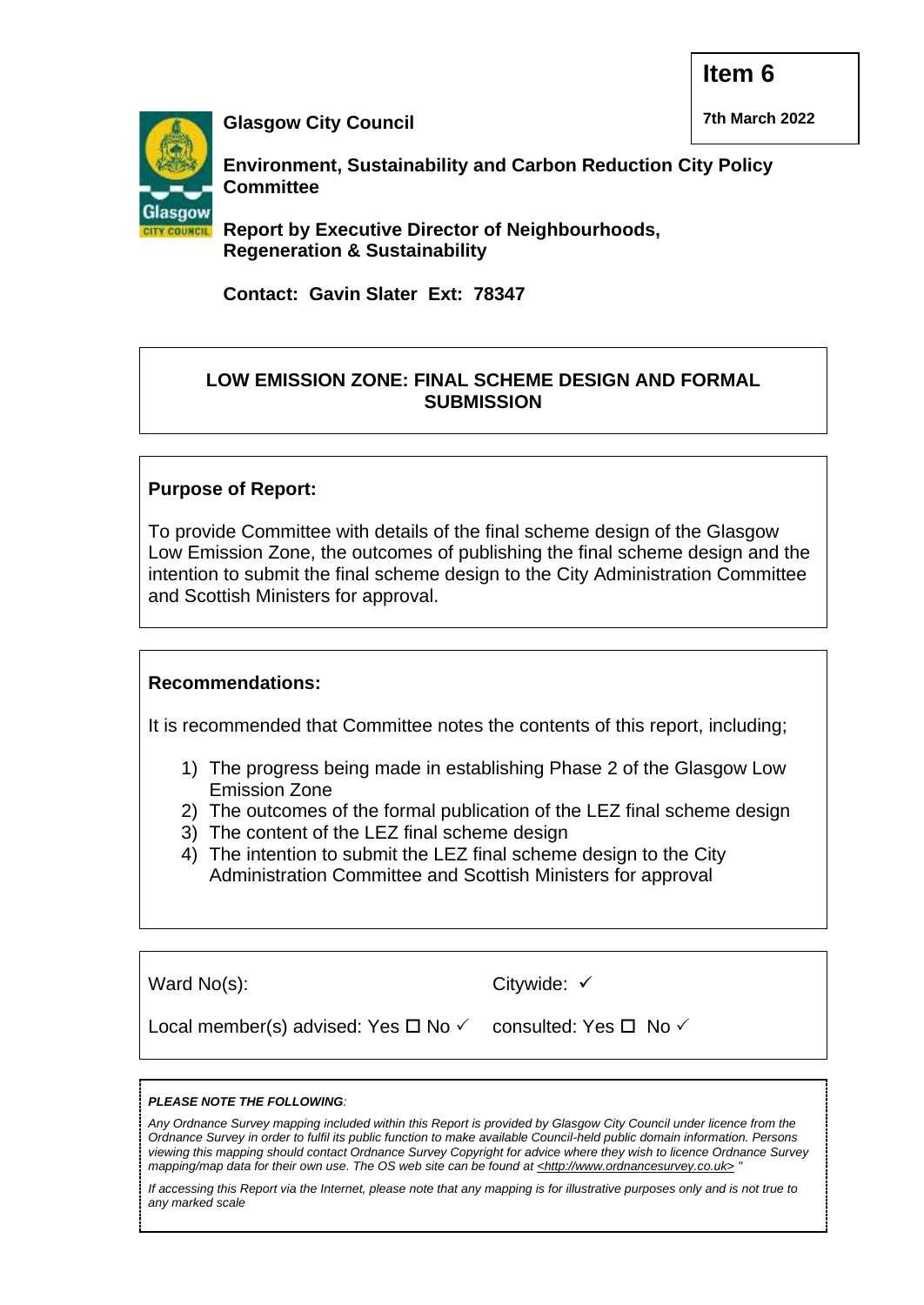#### **1 Glasgow Low Emission Zone – Background**

- 1.1 At its meeting on [28th September 2017,](https://www.glasgow.gov.uk/councillorsandcommittees/viewDoc.asp?c=P62AFQDNDNNTZLDX81) the City Administration Committee (CAC) agreed to a set of proposals for introducing the Low Emission Zone (LEZ) and identified key elements of Glasgow's journey towards this goal. Since that date, the Environment, Sustainability, Carbon Reduction and City Policy Committee has considered updates on the progress of the LEZ on [20th March](https://www.glasgow.gov.uk/councillorsandcommittees/viewDoc.asp?c=P62AFQDN2U2UUTDN2U)  [2018](https://www.glasgow.gov.uk/councillorsandcommittees/viewDoc.asp?c=P62AFQDN2U2UUTDN2U) and [11th June 2019](https://www.glasgow.gov.uk/councillorsandcommittees/viewDoc.asp?c=P62AFQDN0GDXT1DNZL) which detailed the introduction of Phase 1 of the LEZ and progress in the development of Phase 2.
- 1.2 A further LEZ update was considered on [6th October 2020](https://www.glasgow.gov.uk/councillorsandcommittees/viewDoc.asp?c=P62AFQDNDX2UT1NT0G) noting the revised timescale for introduction of Phase 2 due to the impacts of the pandemic on the legislative program. The meeting of  $8<sup>th</sup>$  [June 2021](https://www.glasgow.gov.uk/councillorsandcommittees/viewSelectedDocument.asp?c=P62AFQDNDX81UTZL81) considered the detail of the preferred scheme design and sought approval to take this design to statutory public consultation.
- 1.3 The results of the public consultation were presented on 23<sup>rd</sup> [November 2021,](https://www.glasgow.gov.uk/councillorsandcommittees/viewDoc.asp?c=P62AFQDNZL2U81DXUT) including the independent consultant's report on the findings. The report also detailed the intention to make minor amendments to the scheme boundary, based upon the feedback received, and proceed to formal publishing of the final scheme design.

#### **2 Communications and Engagement**

- 2.1 An extensive campaign of general LEZ awareness has been underway since 2018, across a variety of online and offline platforms, with paid-for advertising extending the council's communication reach further. Communication methods used include social media, webpages, news features, digital adverts with local news outlets, outdoor adverts (including at supermarkets, fuel stations and on buses/bus shelters) radio campaigns, podcasts, media releases, webinars, workshops, seminars, in-person events and attendance at third party events, Clean Air Day activities (including electric taxi info), two separate consultations and direct mail to zone residents.
- 2.2 The council website holds a wealth of information about the LEZ including a prominent note on the landing page that signposts to funding availability. A direct LEZ email address was set up several years ago (again shown prominently on our LEZ webpages) which allows for direct contact. This communications method has proved popular and a channel which is monitored closely to consider/adapt to any emerging issues or areas where communication could be improved as well as to ensure that prompt responses are issued. The LEZ has also featured prolifically through broadcast and print media.
- 2.3 In addition to local communications, Transport Scotland operate a wider, national communications campaign which the council feeds into, supports and always seeks to cross promote content, in particular around the funding streams available. GCC officers have also supported events held by both Transport Scotland and the Energy Saving Trust (usually around funding schemes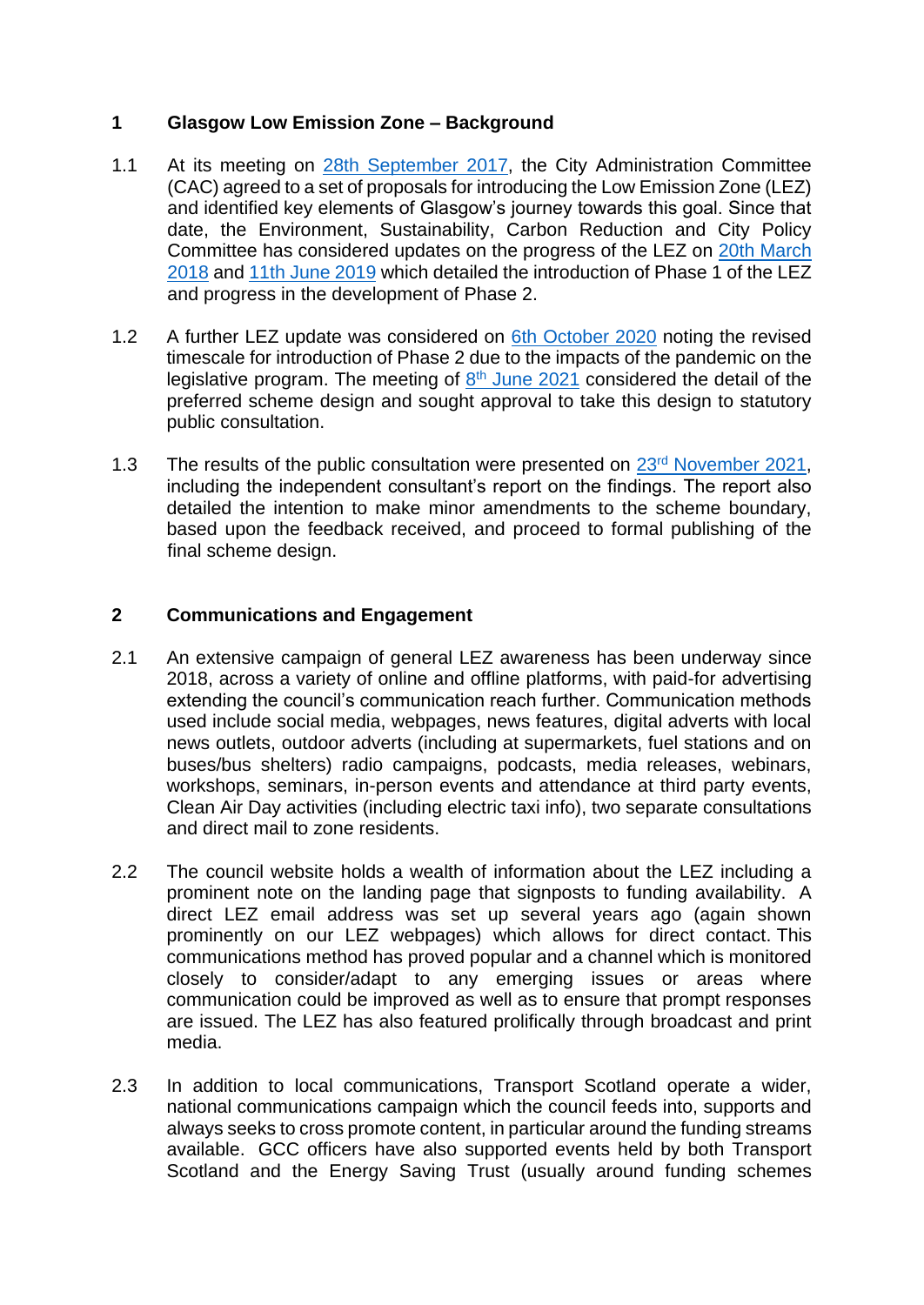operated/administered by them, and loans that promote channel shift away from private vehicle) to encourage participation and increase engagement.

2.4 Whilst COVID-19 curtailed face to face events, the council ran and heavily promoted two consultations (2020 and 2021) resulting in a high level of engagement. These consultations contributed toward the final LEZ scheme design. Stakeholders including the taxi trade and other transport related businesses were invited to directly participate. Specific outreach in respect of the taxi trade (complementing more generic outputs and the cross promotion of the LEZ Retrofit Fund) would include general invitations to LEZ awareness events (pre-COVID) and a large-scale bespoke event for the trade at the Royal Concert Hall in 2019 which every operator was invited to by letter. Three identical information sessions were run across the day to work around operator shift patterns. Officers have also supporting [drop-in events for taxi drivers](https://www.glasgow.gov.uk/article/25182/LEZ-Support-Fund-Drop-In-Event-for-Taxi-Operators) to promote retrofit solutions and worked in partnership with Glasgow taxis to pilot an LEZ [compliant sticker scheme.](https://glasgow.gov.uk/article/25582/Taxis-Prepare-for-Glasgows-Low-Emission-Zone) LEZ literature has been placed within the GCC taxi inspection area at Polmadie as well as at Glasgow Taxis HQ. There is a link to the LEZ webpages from our taxi licensing webpage and council officers have also engaged directly, including speaking at licensing committee meetings and at retrofit seminars hosted by EST.

# **3 Development of the LEZ Final Scheme Design**

- 3.1 The Glasgow Low Emission Zone began with phase 1 in 2018, targeting a rolling improvement in emission standards for the scheduled bus fleet. Phase 2 of the LEZ was originally scheduled to begin in 2022 and require the relevant emission standards to be applied to all other vehicle types.
- 3.2 Development of phase 2 has been ongoing since the introduction of phase 1, with extensive air quality and transport modelling of the various options, an integrated impact assessment, an initial public consultation on LEZ options and a statutory consultation on the preferred scheme design. All these reports are available at<https://www.glasgow.gov.uk/LEZ>
- 3.3 During this process there has been extensive engagement with the public, zone residents, industry, business groups, community representatives and other affected stakeholders. This engagement has contributed to the development of the final scheme design.
- 3.4 The initial public consultation on LEZ scheme options was conducted between 17<sup>th</sup> February and 29<sup>th</sup> March 2020, the results of which were reported to Committee on 6<sup>th</sup> October 2020. Comment was invited on specific issues including proposed boundary options, emission standards, vehicle types, grace periods and any unintended consequences. The feedback from this initial consultation directly influenced the details of the preferred LEZ scheme design, particularly in relation to the LEZ boundary and grace periods.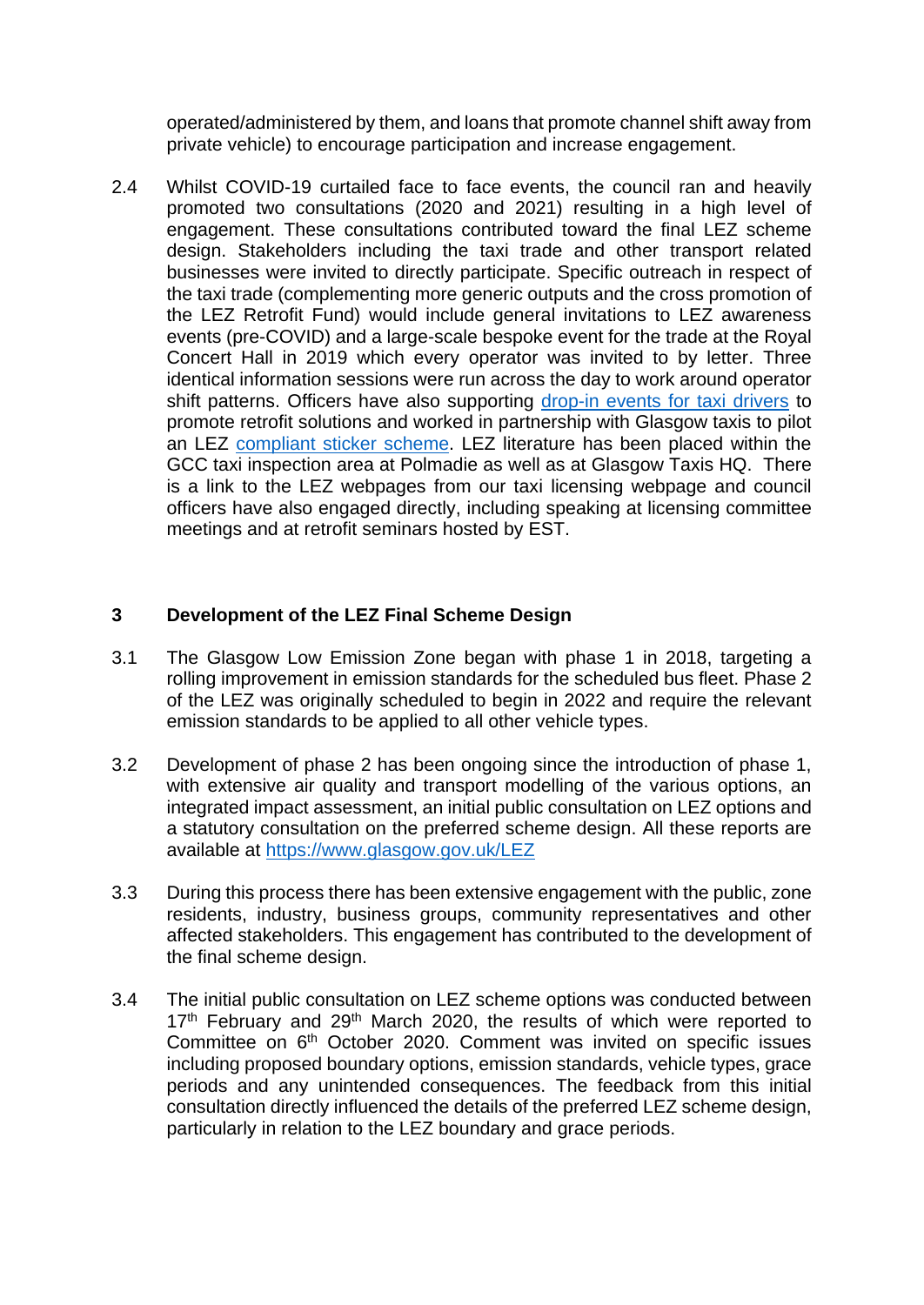- 3.5 The preferred LEZ scheme design was subject to statutory public consultation between 24<sup>th</sup> June 2021 and 2<sup>nd</sup> September 2021. The consultation invited comment on all aspects of the scheme, including those elements which are mandatory under the Transport (Scotland) Act 2019. Full details of the preferred scheme design which went to public consultation can be found [here.](https://www.glasgow.gov.uk/CHttpHandler.ashx?id=53713&p=0) The independent report on the consultation findings is available [here.](https://www.glasgow.gov.uk/CHttpHandler.ashx?id=55269&p=0)
- 3.6 The feedback from the statutory public consultation resulted in further minor changes to the LEZ boundary and development of a program of targeted communications to address common misconceptions regarding the LEZ. This led in turn to the development of the LEZ final scheme design.

# **4 LEZ Final Scheme Design Publishing**

- 4.1 The LEZ final scheme design was formally published on 9<sup>th</sup> December 2021. Legislation and regulations require that a minimum period of 28 days be allowed for the receipt of objections to the proposals. Since this period would include the Christmas and New Year period, six weeks was allocated for the receipt of objections, ending on 20<sup>th</sup> January 2022.
- 4.2 In accordance with regulations and guidance, notice of the final scheme design was published in the local press and on-street notices within affected streets. Similar communications channels as utilised for the consultation were used to spread awareness of the scheme publication. Statutory consultees were also informed, as were those previously directly contacted as part of the consultation.
- 4.3 Details of the final scheme design; including details of the consultation exercise and any changes to the preferred scheme resulting from this, were published on the [glasgow.gov.uk/LEZ](https://www.glasgow.gov.uk/LEZ) website. Small changes to the LEZ boundary were made in response to consultation feedback and incorporated into the final scheme design. The full final scheme design report as published can be found [here.](https://www.glasgow.gov.uk/CHttpHandler.ashx?id=55545&p=0)
- 4.4 The notice of publication included provision for respondents to raise objections to any aspect of the scheme design or indeed the scheme design as a whole. Any objection must be made in writing and contain a statement outlining the grounds of the objection.

# **5 LEZ Final Scheme Objections**

5.1 A total of 134 objections were received by the end of the formal objection period. Of these, 123 were from persons identifying themselves as operators or drivers within the hackney taxi trade with their objections based on the perceived impact on this trade. 49 of the 123 objections followed a template response. One of these objections was a comprehensive statement of reasons received from Unite the Union Glasgow Cab Section with four main grounds for objection.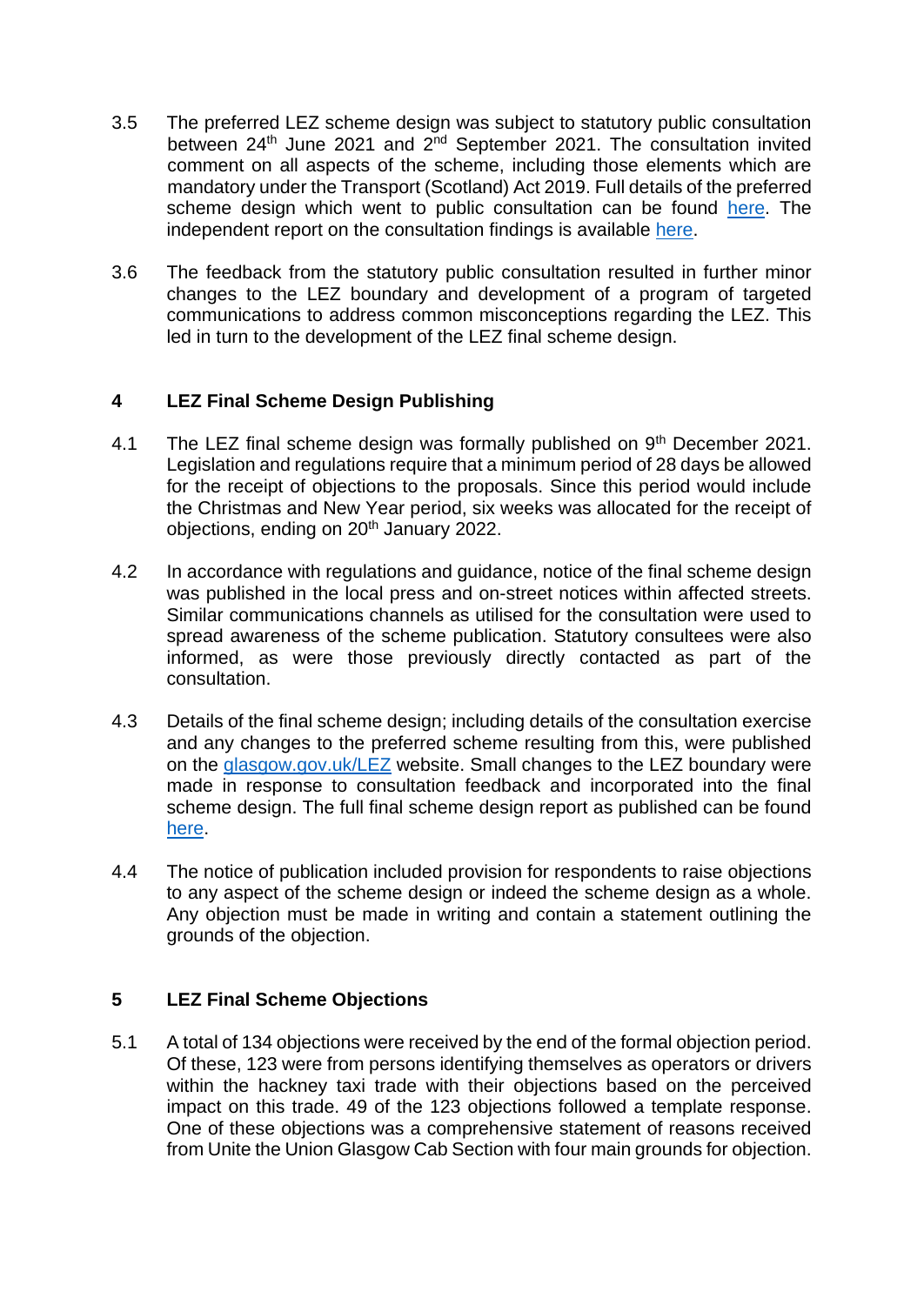The 11 objections from those not identifying themselves as part of the taxi trade included a variety of grounds for objection with some citing multiple reasons.

- 5.2 Four main themes were identified in respect of taxi related objections. These were:
	- Impact of the pandemic The objection cites the loss of income for the sector due to restrictions during the period of the pandemic. This has restricted the ability to invest in compliant vehicles and is not sufficiently mitigated by the corresponding delay to LEZ enforcement.
	- Compliant vehicle availability The objection cites the high cost of electric taxis and suitable Euro 6 diesel taxis. It also states that there is limited availability of Euro 5 vehicles to be purchased and then retrofitted to achieve compliance.
	- Net Zero targets The objection states that exempting taxis from the LEZ for a few years will allow for the market in electric vehicles to mature and become more attractive and cheaper for operators. The objection also states that the adoption of new diesel vehicles, with their expected operational lifespans, will have an adverse impact on EV adoption and therefore upon net zero targets.
	- Scottish LEZ enforcement dates The objection notes the difference in proposed enforcement dates between Glasgow and the other Scottish LEZ cities and states that there must be parity for taxi fleets between the major cities. This part of the objection also makes claims that the emissions impact from the taxi fleet is limited in scope and geographic extent.
- 5.3 Non-taxi objections included the following themes, in rough order of prevalence:
	- Adverse impact on those with low incomes.
	- Adverse impact on businesses.
	- Poor / expensive public transport.
	- Electric vehicle cost / infrastructure.
	- Penalty charges are too high.
	- Pandemic impacts.
	- Money making scheme for the Council
	- Personal impact.
	- Won't produce the required reduction in pollution.
- 5.4 A comprehensive report on the LEZ objections has been prepared and is presented in Appendix A. Each of the above objection themes have been considered in detail with a focus on the mitigation and funding available to those affected by the introduction of the LEZ, particularly the taxi sector and those on low incomes.
- 5.5 Low emission zones are designed to improve air quality by excluding those vehicles which do not meet the emission standards from areas of high pollution. As an exclusionary policy, their introduction will unavoidably have some degree of impact on affected individuals and groups. Those who would have continued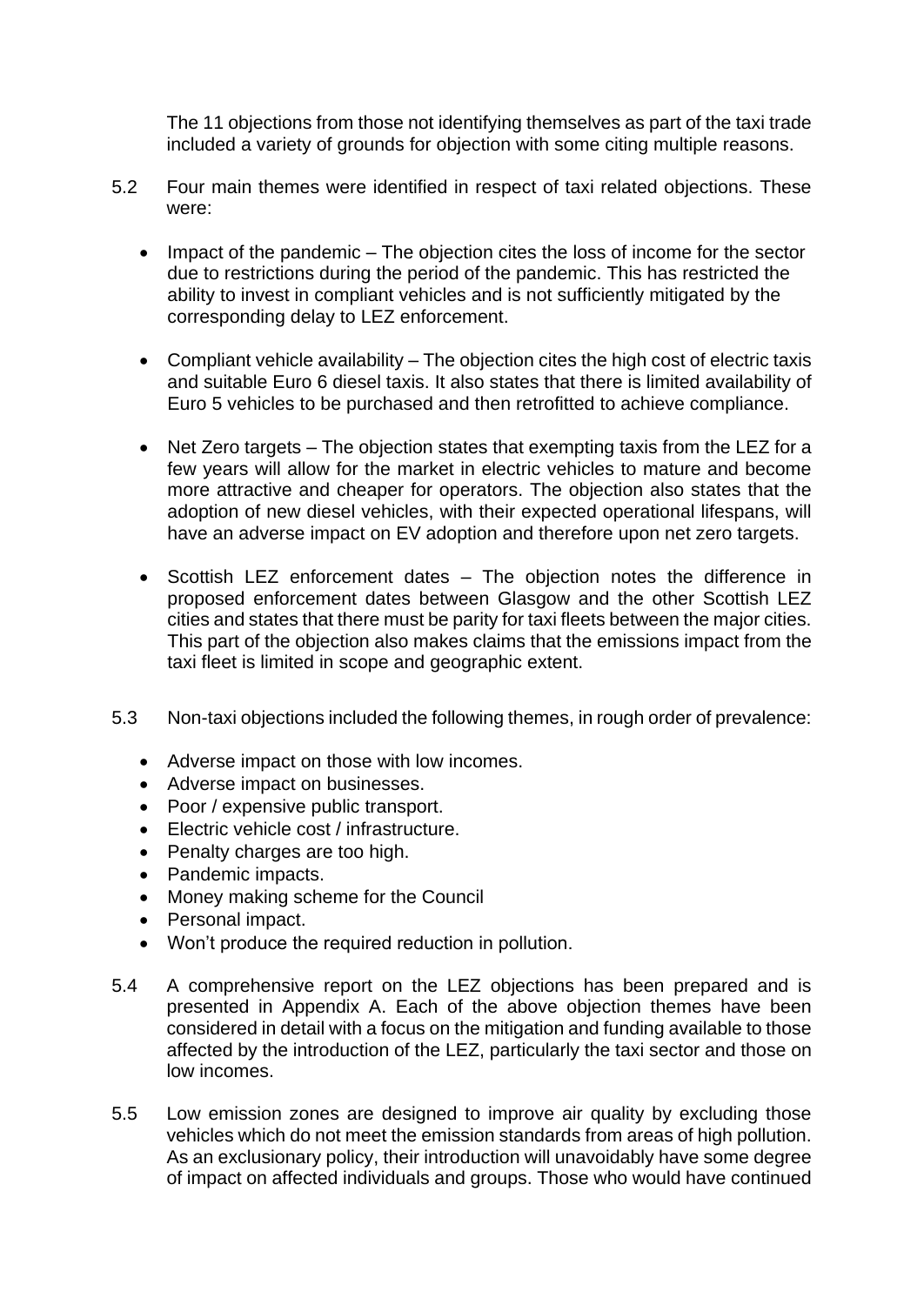to drive into the zone using a non-compliant vehicle will have to adjust either their method or means of travel.

- 5.6 The emission standards that apply to LEZs in Scotland are such that, by the time of enforcement, a relatively small proportion of the fleet will be directly impacted. However, it is this part of the fleet which has a disproportionate impact on emissions and resulting pollution levels.
- 5.7 Recognising that some people and sectors may find it more difficult to adjust to the introduction of an LEZ, the Scottish Government has made available the LEZ support fund in various forms. This is a targeted and proportionate response, making financial aid available to those least able to adapt to the changes and encouraging the overall aim of a shift from personal vehicle use, particularly within our city centres.
- 5.8 The hackney taxi fleet in Glasgow is unique from other taxi fleets in the country in that it comprises a large number of older, non-compliant vehicles. This results in this sector being a significant contributor to the air quality problems experienced within the zone, particularly in those streets which experience the highest levels of NO2. However, the taxi fleet is also an important part of the transport mix within a busy and vibrant city centre, serving workers, residents, tourists and the night time economy. For these reasons, a generous program of support for taxi improvement is a core element of the LEZ support fund.
- 5.9 Engagement with the taxi sector with regards to the LEZ pre-dates the implementation of phase 1 in 2018 and has continued regularly since. The engagement has shaped the representation made to the Scottish Government by the Council in respect of the details of the LEZ support fund. Details of this engagement are available in section 2 of this report and section 4.1.1 of Appendix A.
- 5.10 Taxi operators are eligible for various funding options to help them to become LEZ compliant. These funding options and the application process are detailed at <https://www.lowemissionzones.scot/funding> and have been extensively promoted by GCC, Transport Scotland and the Energy Saving Trust. As of February 2022, 55 funded retrofits have been undertaken for vehicles registered in the city. This leaves a significant number eligible for the funding but with limited time to become compliant.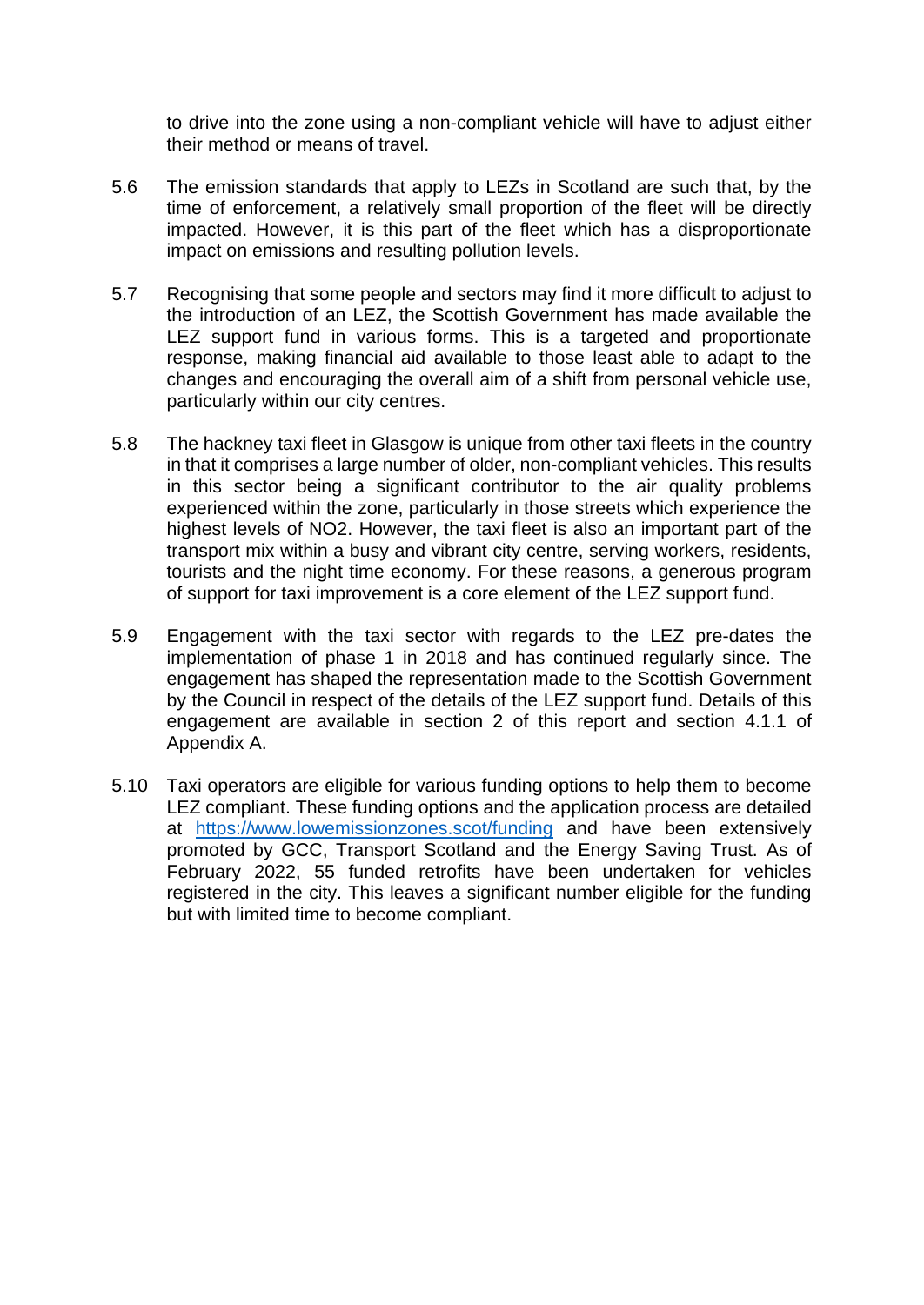5.11 The table below contains a breakdown of the taxi fleet as of December 2021 with their LEZ compliance status / eligibility included.

| <b>Dec 2021</b>                        | <b>Count</b> | $\frac{0}{0}$ |
|----------------------------------------|--------------|---------------|
| All taxis                              | 1419         | 100.0%        |
| > Jan 2017 registration                | 340          | 24.0%         |
| Retrofitted                            | 55           | 3.9%          |
| $<$ Jan 2017 but Euro 6                | 6            | 0.4%          |
| > Jan 2017 but not likely to be Euro 6 | 6            | 0.4%          |
| <b>LEZ</b> compliant                   | 395          | 27.8%         |
| Non-LEZ compliant                      | 1024         | 72.2%         |
| Models with CVRAS retrofit approval    | 894          | 63.0%         |
| Exchange to retrofit                   | 130          | 9.2%          |

Table 1: Glasgow taxi fleet December 2021

Almost 28% of the fleet is currently LEZ compliant, with an additional 63% eligible for retrofit. In all cases there is an exhaust treatment solution commercially available with 80% of the cost, up to £5000, covered by an EST grant. Transport Scotland data indicates that costs of exhaust treatment solutions are currently around £7000 with the amount above the grant maximum payable by the operator. There is also an alternative scheme available for some vehicles allowing for the installation of a new engine and subsequent conversion to run on LPG. This scheme similarly covers 80% of the cost, up to £10000. Again, data from Transport Scotland indicates that the cost of this treatment is currently around £13,800, with the amount above the grant maximum payable by the operator. It should be noted that this cost can be offset by the lower operating costs of a new, LPG fueled engine.

- 5.12 For ~9% of the current fleet there is no retrofit solution available. However, in response to this and following representation from taxi operators, GCC amended the licensing conditions allowing for older vehicles to be purchased and registered which are eligible for retrofit. Operators may also be able to benefit from the disposal scheme element of the support fund which provides £2500 for disposal of non-compliant vehicles. It should be noted that these vehicles generally comprise of the oldest in the fleet, some of which are more than 20 years old.
- 5.13 It should be noted that a considerable number of taxis will be required to be retrofitted by the time enforcement of the Glasgow LEZ begins, should their operators choose to do so. This has potential implications on the capacity and timescale for the completion of this work. It is therefore important that operators have certainty over the start of LEZ enforcement to allow time to complete this process.
- 5.14 The impact of the pandemic has been severe for the taxi sector in particular. This is a partial reason for the lack of uptake of the support available to operators thus far, given that there is still the requirement for an operator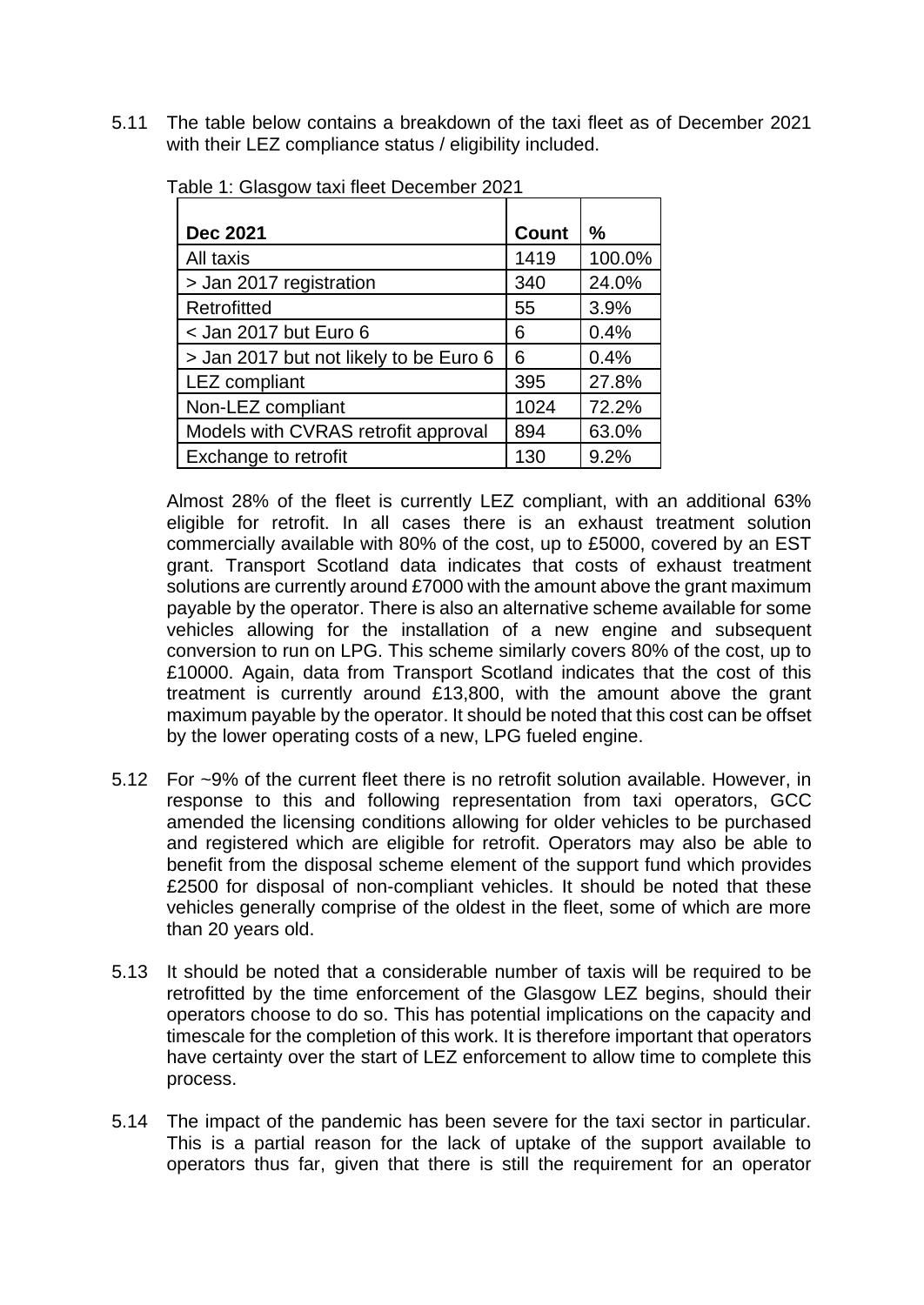contribution. Should the final scheme design receive the necessary approvals and the Phase 2 enforcement date of 1 June 2023 be set, it would be expected that with this certainty there would follow an increased uptake of retrofit activity. The expected recovery from the pandemic, the support available, and the delay in LEZ enforcement, all serve to suggest that this sector should be able to become LEZ compliant in the time remaining before enforcement, at a reasonable contributory cost, should they choose to do so.

5.15 For the above reasons, and the more detailed responses to the particular grounds for objection detailed within the objections report, it is proposed that no further changes be made to the LEZ final scheme design and it be implemented according to the scope and timescale previously published.

#### **6 LEZ Final Scheme Details**

- 6.1 It is proposed that the Glasgow [LEZ](https://www.glasgow.gov.uk/CHttpHandler.ashx?id=55545&p=0) be implemented as detailed within the LEZ [Final Scheme Design.](https://www.glasgow.gov.uk/CHttpHandler.ashx?id=55545&p=0) The design comprises the following elements:
- 6.2 The LEZ Scheme Objectives
	- Improve public health of residents of and visitors to the City of Glasgow by contributing towards meeting the air quality objectives prescribed under section 87(1) of the Environment Act 1999.
	- Contribute towards the emissions reduction targets set out in Part 1 of the Climate Change (Scotland) Act 2009 through the promotion of low and zero emissions vehicles and the promotion of public and sustainable transport options.
	- Improve the amenity of Glasgow through the promotion of the Glasgow City Council Strategic Themes of A Vibrant City, A Healthier City and a Sustainable and Low Carbon City.
- 6.3 The area covered by the LEZ in the form of a [map](https://www.glasgow.gov.uk/CHttpHandler.ashx?id=53693&p=0) and [road listing.](https://www.glasgow.gov.uk/CHttpHandler.ashx?id=53703&p=0)
- 6.4 Introduction date for the LEZ Scheme and Grace Periods.

It is the intention of Glasgow City Council to introduce the LEZ on **31st May 2022**. Glasgow City Council has committed to improving air quality by enforcing the LEZ at the earliest opportunity and therefore proposes a one year grace period, meaning enforcement of entry restrictions will begin on **1st June 2023**. A further grace period is proposed for vehicles registered to **residents within the LEZ**, reflecting their restricted options in respect of choosing to enter the LEZ. Therefore, enforcement of entry restrictions for vehicles which fall within this category will begin on **1 st June 2024**.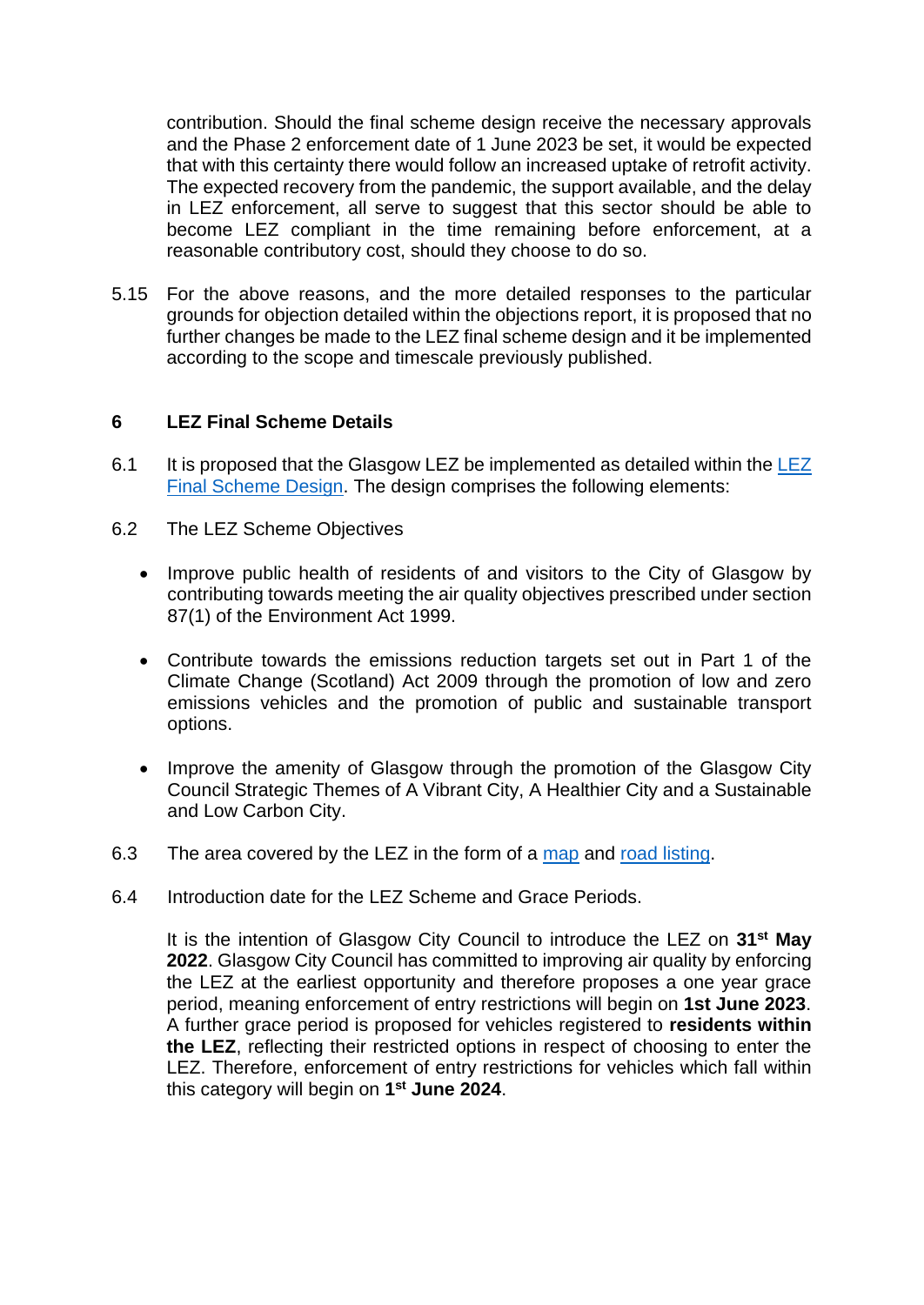#### 6.5 Operating Hours of the LEZ

The Glasgow LEZ will operate at all times, 365 days a year and 24 hours a day. The Glasgow LEZ is proposed in respect of breaches of the annual mean nitrogen dioxide objectives and therefore emissions at all times contribute to these breaches. Glasgow City Council may temporarily suspend the operation of the LEZ scheme for a specified period where it is considered appropriate to do so for the purposes of a significant national or local event. A suspension may also be issued in relation to a temporary diversion into the LEZ where vehicles follow the signed diversionary route.

- 6.6 The Scope of the LEZ Scheme
	- The Glasgow LEZ will apply to all vehicle types, with the exception of motorbikes and mopeds, and those vehicle types or uses considered exempt in Regulations.
	- Entry to the LEZ by the above vehicle categories will only be permitted if they meet or exceed the nationally consistent emissions standards as set out in [The](https://www.legislation.gov.uk/sdsi/2021/9780111048887)  [Low Emission Zones \(Emission Standards, Exemptions and Enforcement\)](https://www.legislation.gov.uk/sdsi/2021/9780111048887)  [\(Scotland\) Regulations 2021](https://www.legislation.gov.uk/sdsi/2021/9780111048887)
	- Vehicles which have been retrofitted with a suitable emissions abatement system, such that their tailpipe emissions now meet or exceed the relevant emissions standard for their vehicle type as detailed above, will be permitted access to the LEZ. Such retrofitted vehicles must be suitably accredited by an independent scheme such as the Clean Vehicle Retrofit Accreditation Scheme (CVRAS).
	- Vehicles which have undergone repowering, either through the installation of a new engine or other power type, will also be permitted access to the LEZ, should the repowering result in emissions which meet or exceed the above emissions standards.
	- For practical purposes, it is generally the case that diesel engine vehicles registered after September 2015 and petrol vehicles registered from 2006 onwards will meet these standards. Buses, coaches and HGVs registered from January 2013 onwards will also generally meet the LEZ standards.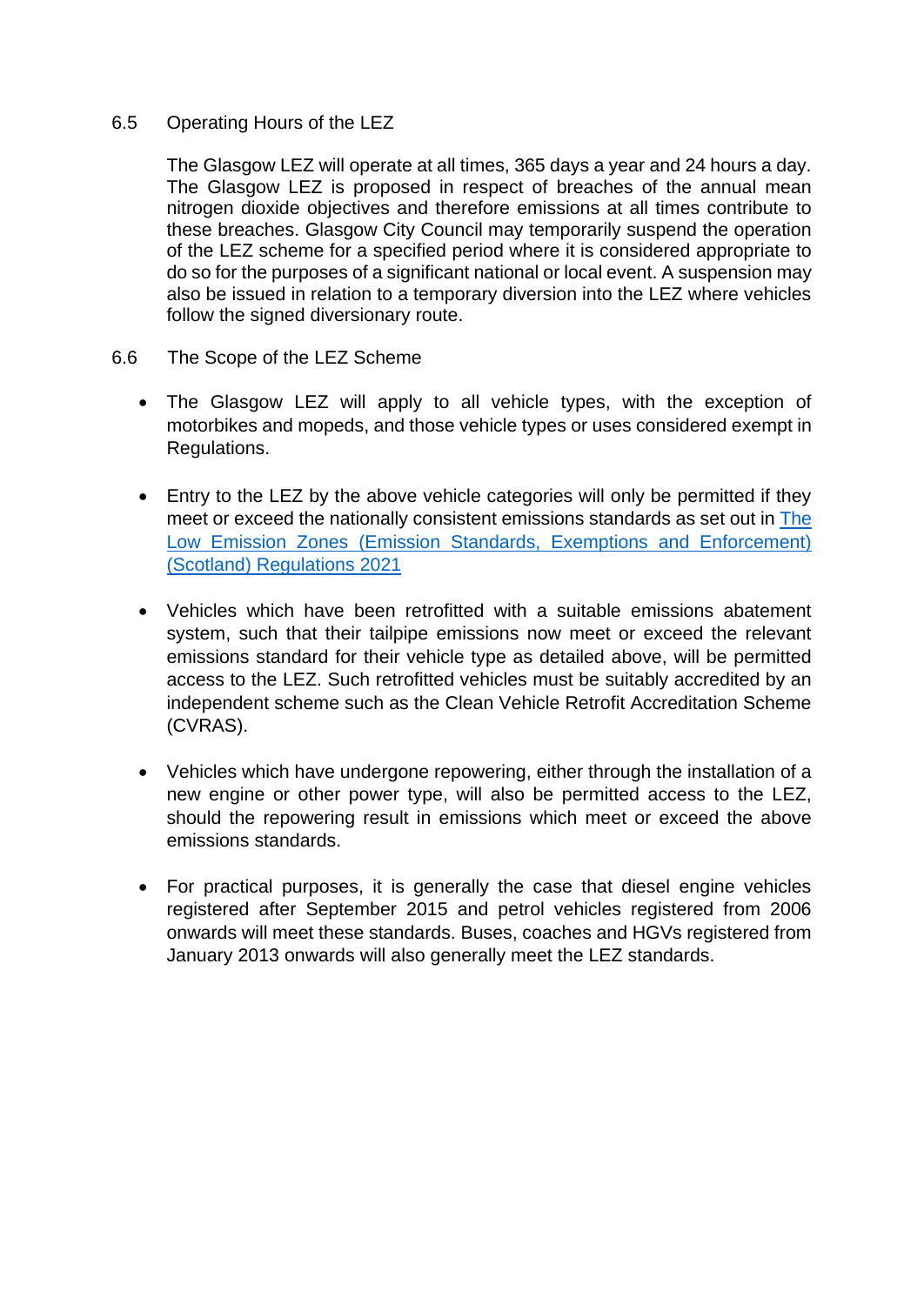# 6.7 Exemptions and Time-Limited Exemptions

A number of vehicle types are exempted from LEZs within Scotland, as defined in [The Low Emission Zones \(Emission Standards, Exemptions and](https://www.legislation.gov.uk/sdsi/2021/9780111048887)  [Enforcement\) \(Scotland\) Regulations 2021.](https://www.legislation.gov.uk/sdsi/2021/9780111048887)

| Table 2: National Exemptions Applying to the Glasgow LEZ |                                                                             |  |
|----------------------------------------------------------|-----------------------------------------------------------------------------|--|
| Vehicle type or                                          | <b>Description</b>                                                          |  |
| classification                                           |                                                                             |  |
| Emergency                                                | The vehicle is being driven by any person who is:                           |  |
| Vehicles                                                 | undertaking their duty as a constable<br>$\bullet$                          |  |
|                                                          | providing a response to an emergency at the request of the<br>$\bullet$     |  |
|                                                          | <b>Scottish Ambulance Service Board</b>                                     |  |
|                                                          | exercising the functions of the Scottish Ambulance Service<br>$\bullet$     |  |
|                                                          | Board, the Scottish Fire and Rescue Service, Her Majesty's                  |  |
|                                                          | Coastguard or the National Crime Agency                                     |  |
| Naval, Military or                                       | Vehicles being used for naval, military or air force purposes.<br>$\bullet$ |  |
| Air Force                                                |                                                                             |  |
| <b>Vehicles</b>                                          |                                                                             |  |
| <b>Historic Vehicles</b>                                 | The vehicle was manufactured, or registered under the<br>$\bullet$          |  |
|                                                          | Vehicle Excise and Registration Act 1994, for the first time at             |  |
|                                                          | least 30 years ago                                                          |  |
|                                                          | The vehicle is no longer in production, and<br>$\bullet$                    |  |
|                                                          | The vehicle has been historically preserved or maintained in                |  |
|                                                          | its original state and has not undergone substantial changes                |  |
|                                                          | in the technical characteristics of its main components.                    |  |
| Vehicles for                                             | the vehicle is being driven by any person who is in receipt of<br>$\bullet$ |  |
| <b>Disabled</b>                                          | a badge (a blue badge) that has been issued under section                   |  |
| Persons*                                                 | 21(2) of the Chronically Sick and Disabled Persons Act 1970,                |  |
|                                                          | a passenger in the vehicle has been issued with a badge<br>$\bullet$        |  |
|                                                          | under that section of that Act, or                                          |  |
|                                                          | a badge for the vehicle has been issued under section 21(4)<br>$\bullet$    |  |
|                                                          | of that Act,                                                                |  |
|                                                          | a reduction in annual rate of vehicle excise duty applies<br>$\bullet$      |  |
|                                                          | because the vehicle is being used by a disabled person in                   |  |
|                                                          | receipt of personal independence payment at the standard                    |  |
|                                                          | rate, or                                                                    |  |
|                                                          | Vehicles registered with a 'disabled' or 'disabled passenger                |  |
|                                                          | vehicles' tax class e.g. the vehicle is exempt from payment of              |  |
|                                                          | vehicle excise duty under paragraph 19(1) or 20(1) of                       |  |
|                                                          | schedule 2 of the Vehicle Excise and Registration Act 1994                  |  |
|                                                          | (exemptions from excise duty for vehicles used by disabled                  |  |
|                                                          | persons).                                                                   |  |
| Showman                                                  | Vehicles described as either "showman's goods vehicle" or                   |  |
| <b>Vehicles</b>                                          | "showman's vehicle" according to section 62(1) of the Vehicle               |  |
|                                                          | Excise and Registration Act 1994. Note: these are highly                    |  |
|                                                          | specialised vehicles used for the purposes of travelling                    |  |
|                                                          | showmen, where the vehicle is used during the performance,                  |  |
|                                                          | used for the purpose of providing the performance or used for               |  |
|                                                          | carrying performance equipment                                              |  |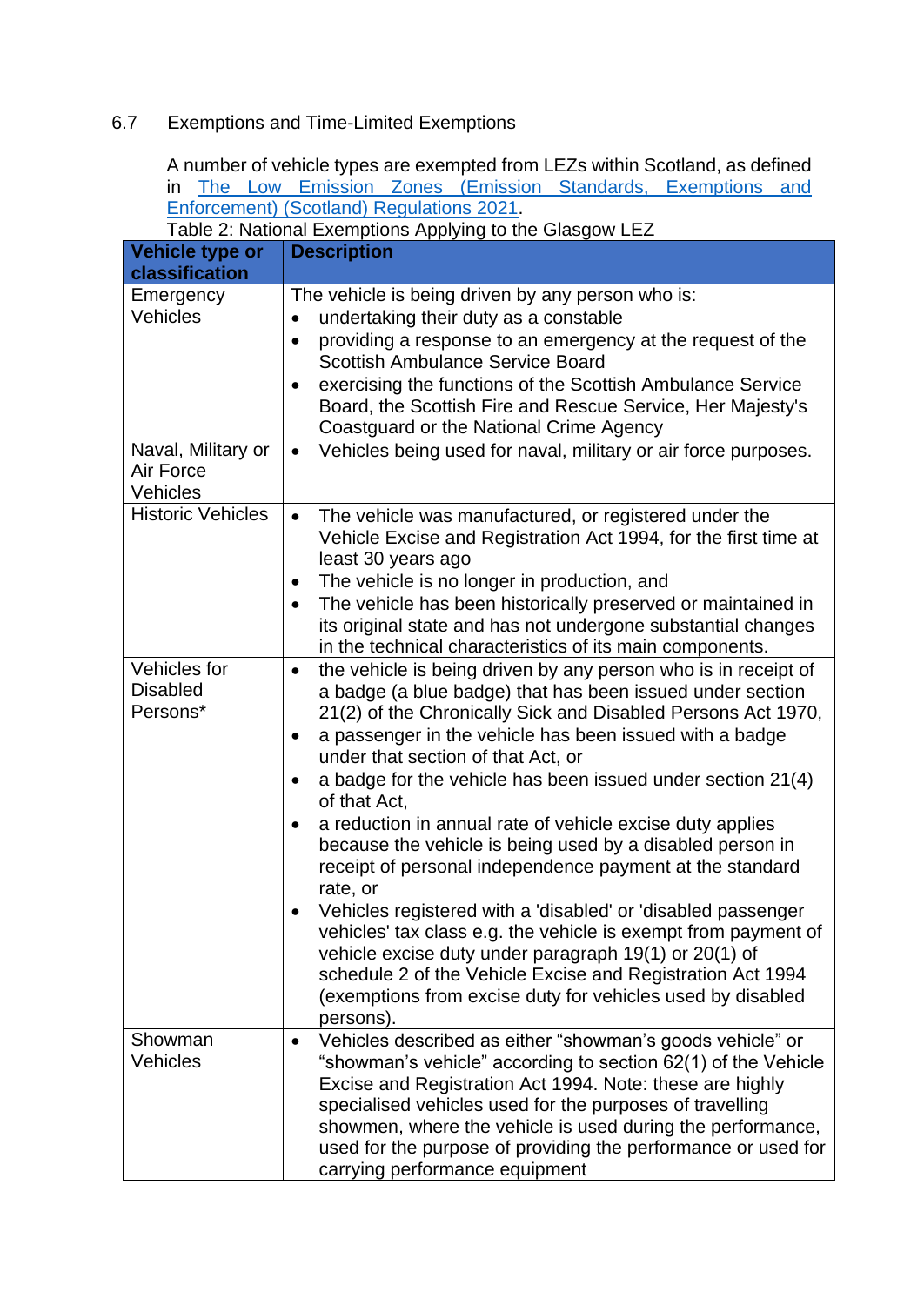\*Note: blue badges are assigned to a person, not a vehicle, so a blue badge holder could travel in any vehicle and the rules of the blue badge would need to be applied to that vehicle on that day of travel.

- The Transport (Scotland) Act 2019 allows local authorities to grant noncompliant vehicles or vehicle types a time limited extension which would permit them to operate within a LEZ. These extensions are limited to a maximum of one year but may be renewed by the local authority. Glasgow City Council does not propose a general exemption of this type for any particular vehicles or vehicle types.
- The LEZ scheme will allow for applications for a time limited exemption under circumstances where entry of a non-compliant vehicle is required for a specific, defined purpose not considered in legislation or Regulations. Applications will be determined on their individual merits. Examples of this may be, but are not limited to; abnormal loads or machinery transport, historic vehicles or vehicles of particular speciality not covered by other exemptions and used for a specific purpose, or any other non-compliant vehicle use deemed appropriate on application to Glasgow City Council.
- Applications for time limited exemptions will not normally be considered for the routine transport of people or goods or for routine commercial operations. It is expected that these exemptions will only be granted in rare or exceptional circumstances.
- 6.8 Penalty Charges for Non-Compliant Vehicles
- Penalty charges for non-compliant vehicle entry into a LEZ in Scotland are set at a national level as seen in [The Low Emission Zones \(Emission Standards,](https://www.legislation.gov.uk/sdsi/2021/9780111048887)  [Exemptions and Enforcement\) \(Scotland\) Regulations 2021.](https://www.legislation.gov.uk/sdsi/2021/9780111048887)
- The initial penalty charge is set at £60 and is reduced by 50% if paid within 14 days. Where repeat entry by the same vehicle is detected within a 90 day period, this penalty charge rate will double, doubling again on each subsequent entry up to a maximum determined by vehicle type. Where no subsequent entry by a non-compliant vehicle is detected within a 90 day period, the penalty charge is reset to the initial penalty charge rate of £60. Full details of the applicable penalty charges are shown in Table 3 below.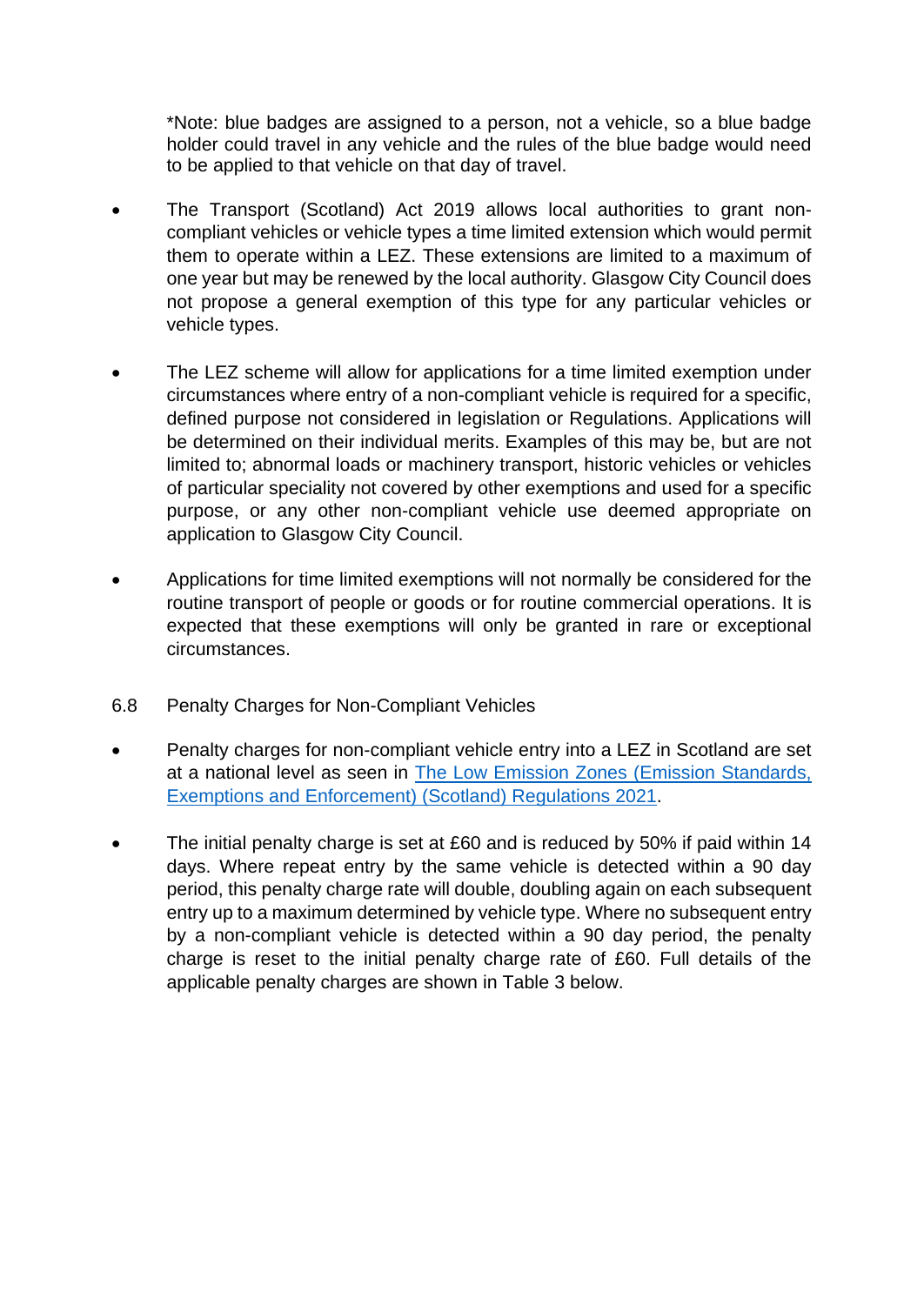# Table 3: Scottish LEZ penalty charges

| <b>Vehicle</b><br><b>Category</b> | <b>Initial</b><br>penalty<br>charge | <b>Subsequent penalty charges</b> |      |      |                |
|-----------------------------------|-------------------------------------|-----------------------------------|------|------|----------------|
|                                   |                                     | $\overline{2}$                    | 3    | 4    | 5              |
| Light                             | £60                                 | £120                              | £240 | £480 | $\blacksquare$ |
| passenger                         |                                     |                                   |      |      |                |
| vehicle                           |                                     |                                   |      |      |                |
| <b>Minibus</b>                    | £60                                 | £120                              | £240 | £480 | £960           |
| Bus and                           | £60                                 | £120                              | £240 | £480 | £960           |
| Coach                             |                                     |                                   |      |      |                |
| Light goods                       | £60                                 | £120                              | £240 | £480 | $\blacksquare$ |
| vehicle                           |                                     |                                   |      |      |                |
| Heavy goods                       | £60                                 | £120                              | £240 | £480 | £960           |
| vehicle                           |                                     |                                   |      |      |                |
| Special                           | £60                                 | £120                              | £240 | £480 |                |
| Purpose                           |                                     |                                   |      |      |                |
| Vehicle (SPV)                     |                                     |                                   |      |      |                |

6.9 Full details of the final LEZ scheme design will be compiled into a report for submission based on the [Low Emission Zones Guidance.](https://www.transport.gov.scot/publication/low-emission-zone-guidance/) This report follows the template provided in guidance and includes all the relevant information contained within the Ministerial Approval Submissions Checklist. The report for submission will be made available at<https://www.glasgow.gov.uk/LEZ>

# **7 Next Steps**

- 7.1 Should Committee accept the recommendations of this report, a report including the LEZ scheme design details and the report for submissions will be presented to the City Administration Committee for formal approval.
- 7.2 The LEZ scheme will be submitted to Scottish Ministers for a decision on final approval. Should this be received, the Glasgow LEZ will come into effect on 31<sup>st</sup> May 2022, beginning the relevant grace periods before LEZ enforcement on 1<sup>st</sup> June 2023 for general vehicles and 1st June 2024 for vehicles registered to zone residents.
- 7.3 Should the final scheme design receive the necessary approvals and the LEZ enforcement date of 1 June 2023 be set; it would be expected that this certainty would encourage an increased uptake of retrofit options. Officers will work with colleagues in licensing to letter those taxi operators with non-compliant vehicles to make them aware of the most up to date funding available from the Scottish Government as well as the change in licensing conditions that supports retrofit. Direct mail in combination with an updated area on the LEZ webpages would ensure that operators are fully aware of the funding options available to them and serve to encourage uptake.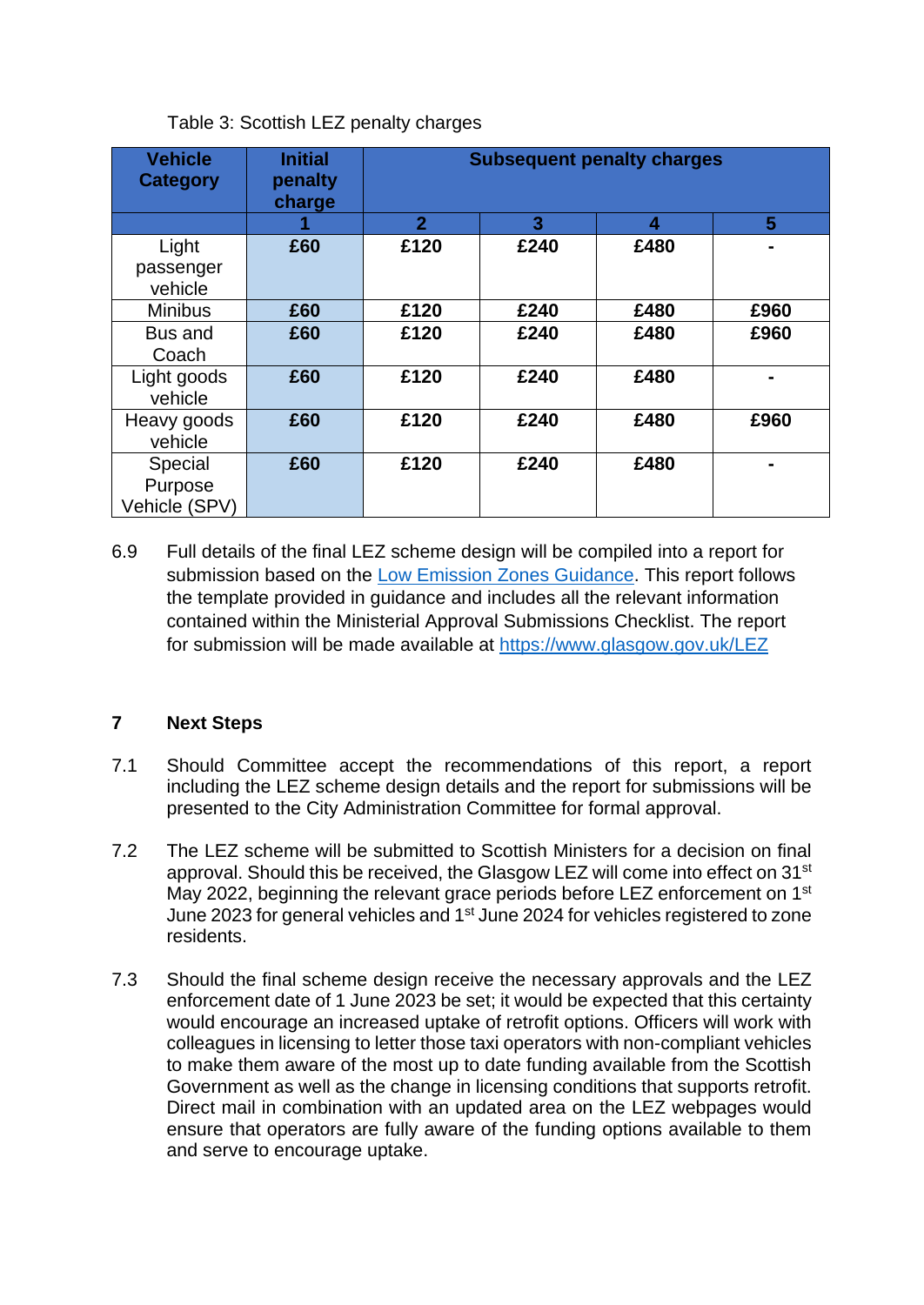# **8 Policy and Resource Implications**

# **Resource Implications:**

| Financial:                                             | Grant funding for the LEZ and associated<br>projects is provided by the Scottish<br>Government and administered by Transport<br>Scotland.                                                                                                                               |
|--------------------------------------------------------|-------------------------------------------------------------------------------------------------------------------------------------------------------------------------------------------------------------------------------------------------------------------------|
| Legal:                                                 | Progress on the LEZ is dependent on the<br>Transport (Scotland) Act 2019 and the<br>associated Regulations which came into force<br>on 31 <sup>st</sup> May 2021.                                                                                                       |
| Personnel:                                             | LEZ actions will be undertaken using existing<br>staff resources, partner organisations and<br>consultant support.                                                                                                                                                      |
| Procurement:                                           | Procurement has been undertaken in respect<br>of LEZ projects such as communications and<br>engagement, consultant support and<br>consultation activities. Procurement of capital<br>purchase for enforcement equipment,<br>infrastructure and back office is underway. |
| <b>Council Strategic Plan:</b>                         | The recommendations of this report support<br>the following Strategic Plan themes:<br>A Vibrant City<br>A Healthier City<br>$\bullet$<br>A Sustainable and Low Carbon City<br>$\bullet$                                                                                 |
|                                                        | The following Strategic Plan actions are<br>supported:<br>Glaswegians are active and healthier<br>Glasgow is healthier<br>The city is clean and public spaces are<br>$\bullet$<br>well maintained                                                                       |
|                                                        | The following Strategic Plan Priority is<br>supported:<br>61. Develop options for the city to introduce<br>Scotland's first low emission zone and work<br>with partners on a cleaner fleet of buses and<br>cars - including electric.                                   |
| <b>Equality and Socio-</b><br><b>Economic Impacts:</b> |                                                                                                                                                                                                                                                                         |

*Does the proposal support the Council's*  Generally supportive of the stated outcomes.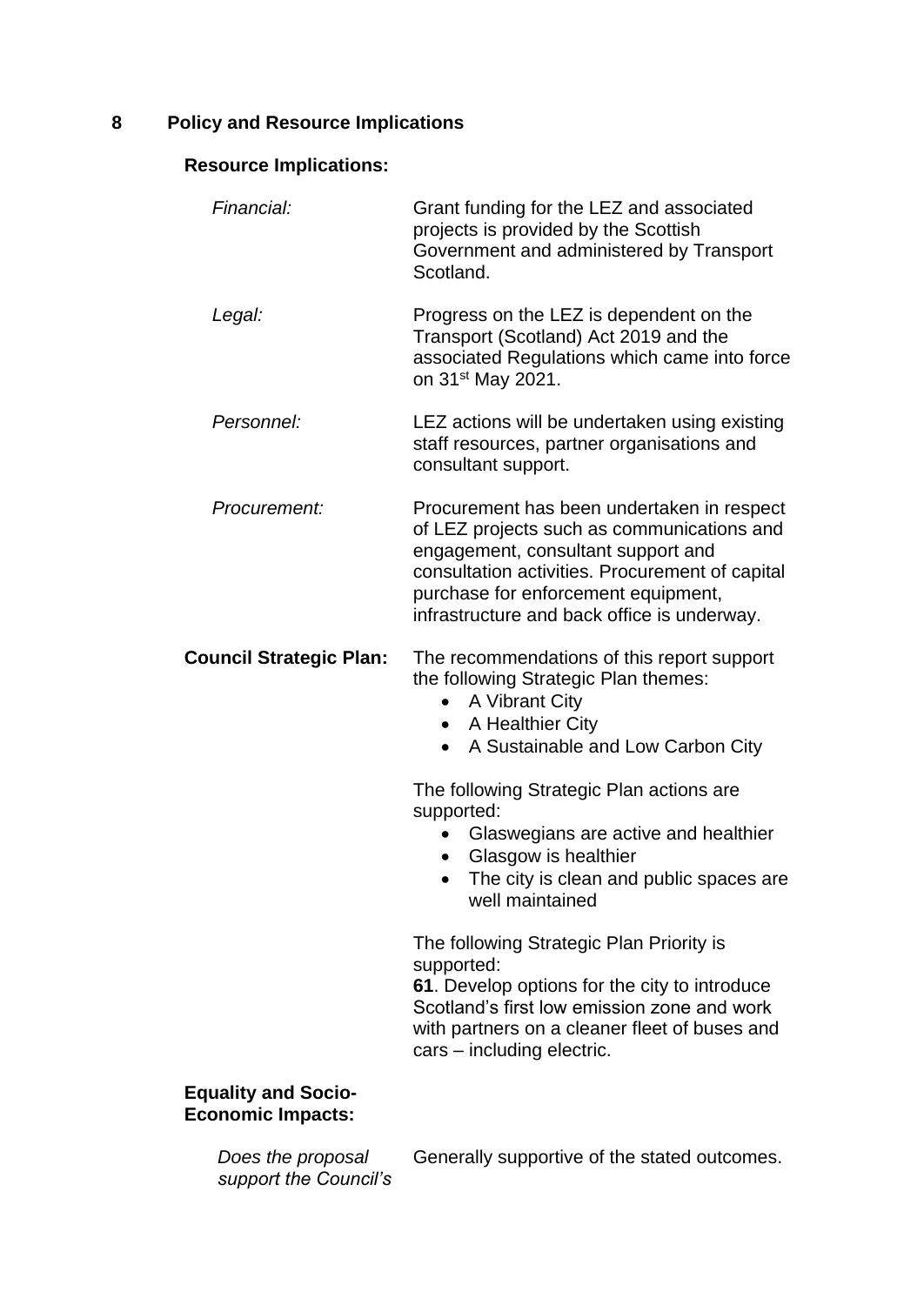*Equality Outcomes 2021-25? Please specify.*

*What are the potential equality impacts as a result of this report?* The LEZ is aimed at protecting the health of some of Glasgow's most vulnerable residents. An EQIA screening of the first phase of the LEZ has been undertaken - [Link](https://www.glasgow.gov.uk/CHttpHandler.ashx?id=45428&p=0) A further EQIA for phase 2 of the LEZ has been undertaken as part of the [Integrated](https://www.glasgow.gov.uk/CHttpHandler.ashx?id=53679&p=0)  [Impact Assessment.](https://www.glasgow.gov.uk/CHttpHandler.ashx?id=53679&p=0) Poor air quality differentially impacts on residents with prior health conditions and improvements in air quality should therefore provide benefits. *Please highlight if the policy/proposal will help address socioeconomic disadvantage.* Socio-economic impacts have been considered as part of the Integrated Impact Assessment of Phase 2 of the LEZ. **Climate Impacts:** *Does the proposal support any Climate Plan actions? Please specify:* Development of the LEZ directly addresses actions 22 and 53 of the Climate Plan. It also contributes towards actions 26,33,54,55 and 56.

*What are the potential climate impacts as a result of this proposal?* One of the statutory objectives of any Scottish LEZ is to contribute to climate change targets. This is expected to provide a slight beneficial impact based on preferential entry conditions being applied to low and zero emissions vehicles. Impacts have been further quantified through [modelling conducted by SEPA](https://www.glasgow.gov.uk/CHttpHandler.ashx?id=55773&p=0) as slight beneficial. Further beneficial impacts will be achieved through ancillary measures. *Will the proposal contribute to*  The LEZ will contribute to the reduction of carbon emissions within the city centre and

*Glasgow's net zero carbon target?* beyond through the promotion of low and zero emission vehicles. Impacts of direct emission impacts have been quantified through modelling conducted by SEPA. Ancillary benefits will continue to be quantified as the LEZ progresses.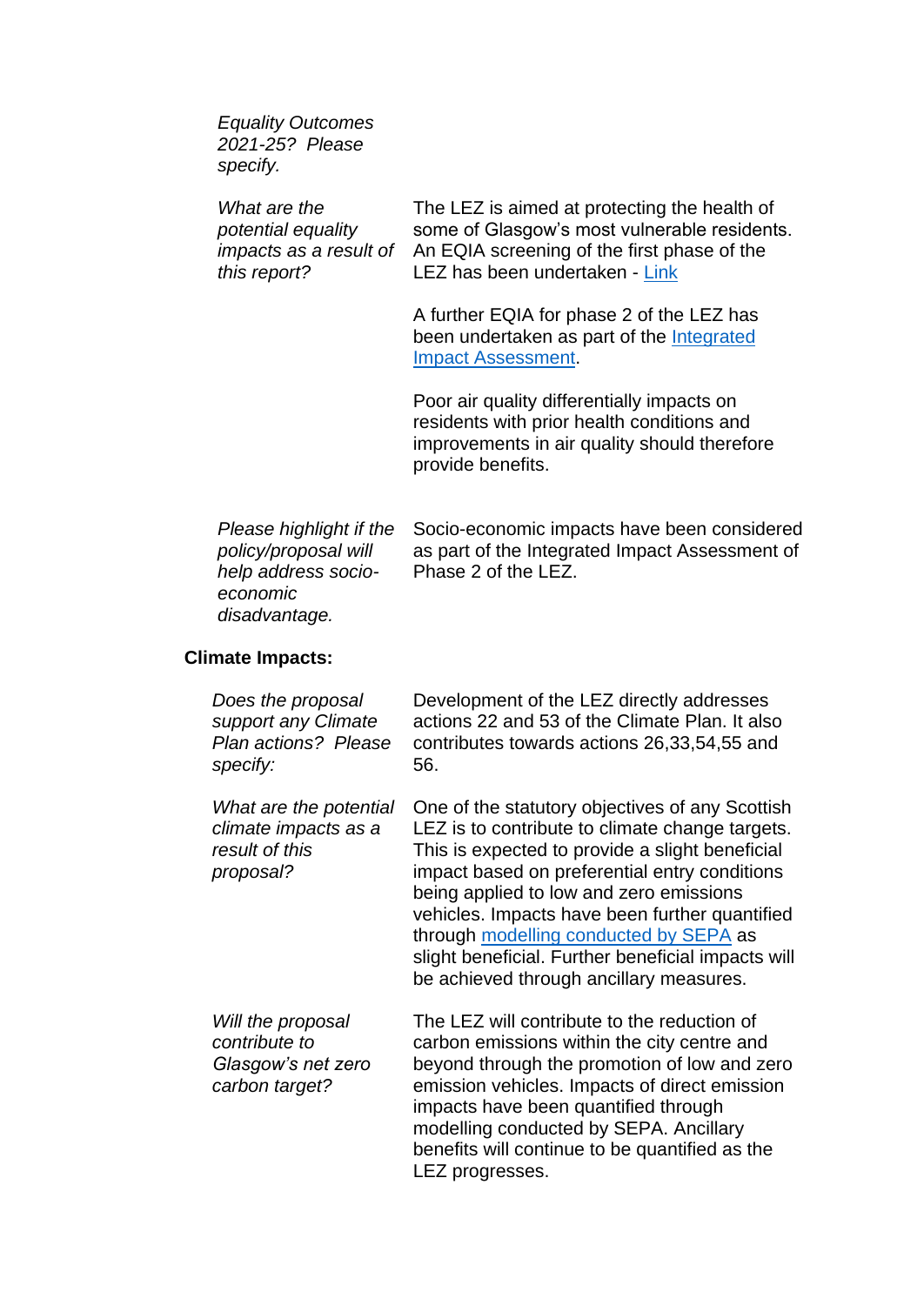**Privacy and Data Protection Impacts:** This report has no immediate impacts upon privacy or data protection. However, data collection as part of any enforcement of the LEZ will be fully considered for compliance with relevant legislation and procedures.

#### **9 Recommendations**

It is recommended that Committee notes the contents of this report, including;

- 1) The progress being made in establishing Phase 2 of the Glasgow Low Emission Zone
- 2) The outcomes of the formal publication of the LEZ final scheme design
- 3) The content of the LEZ final scheme design
- 4) The intention to submit the LEZ final scheme design to the City Administration Committee and Scottish Ministers for approval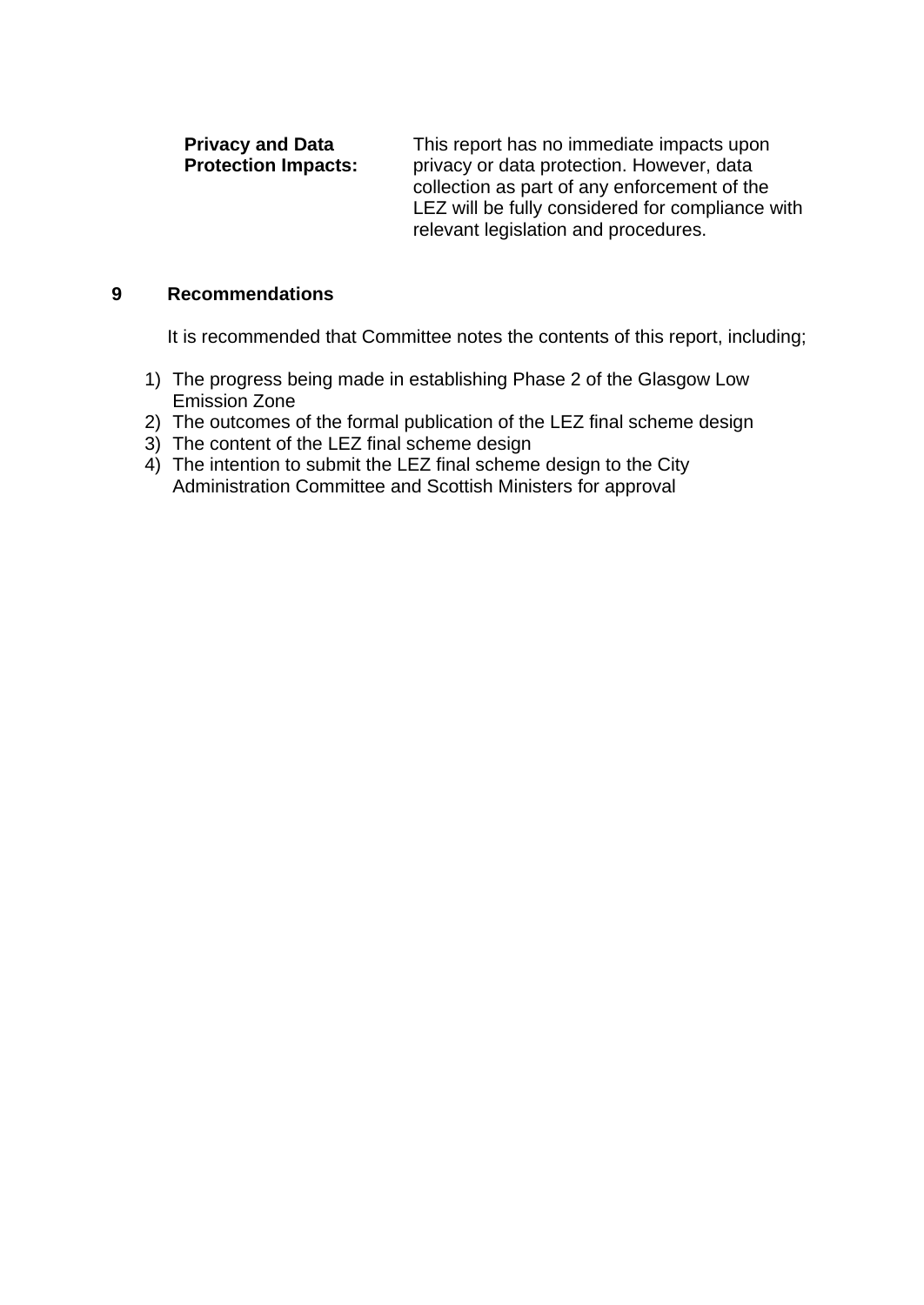# **Appendix A: LEZ Objections Report**

#### **1 Background**

The Glasgow Low Emission Zone began with phase 1 in 2018, targeting a rolling improvement in emission standards for the scheduled bus fleet. Phase 2 of the LEZ was originally scheduled to begin in 2022 and require the relevant emission standards to be applied to all other vehicle types.

Development of phase 2 has been ongoing since the introduction of phase 1, with extensive air quality and transport modelling of the various options, an integrated impact assessment, an initial public consultation on LEZ options and a statutory consultation on the preferred scheme design. All these reports are available at <https://www.glasgow.gov.uk/LEZ>

During this process there has been extensive engagement with the public, zone residents, industry, business groups, community representatives and other affected stakeholders. This engagement has contributed to the development of the final scheme design.

The LEZ final scheme design was formally published on 9<sup>th</sup> December 2021. Legislation and regulations require that a minimum period of 28 days be allowed for the receipt of objections to the proposals. Since this would include the Christmas and New Year period, six weeks was allocated for the receipt of objections, ending on 20<sup>th</sup> January 2022.

In accordance with regulations and guidance, notice of the final scheme design was published in the local press and on-street notices within affected streets. Similar communications channels as utilised for the consultation were used to spread awareness of the scheme publication. Statutory consultees were also informed, as were those previously directly contacted as part of the consultation.

Details of the final scheme design; including details of the consultation exercise and any changes to the preferred scheme resulting from this, were published on the [glasgow.gov.uk/LEZ](https://www.glasgow.gov.uk/LEZ) website. Small changes to the LEZ boundary were made in response to consultation feedback and incorporated into the final scheme design. The full final scheme design report as published can be found [here.](https://www.glasgow.gov.uk/CHttpHandler.ashx?id=55545&p=0)

The notice of publication included provision for respondents to raise objections to any aspect of the scheme design or indeed the scheme design as a whole. Any objection must be made in writing and contain a statement outlining the grounds of the objection.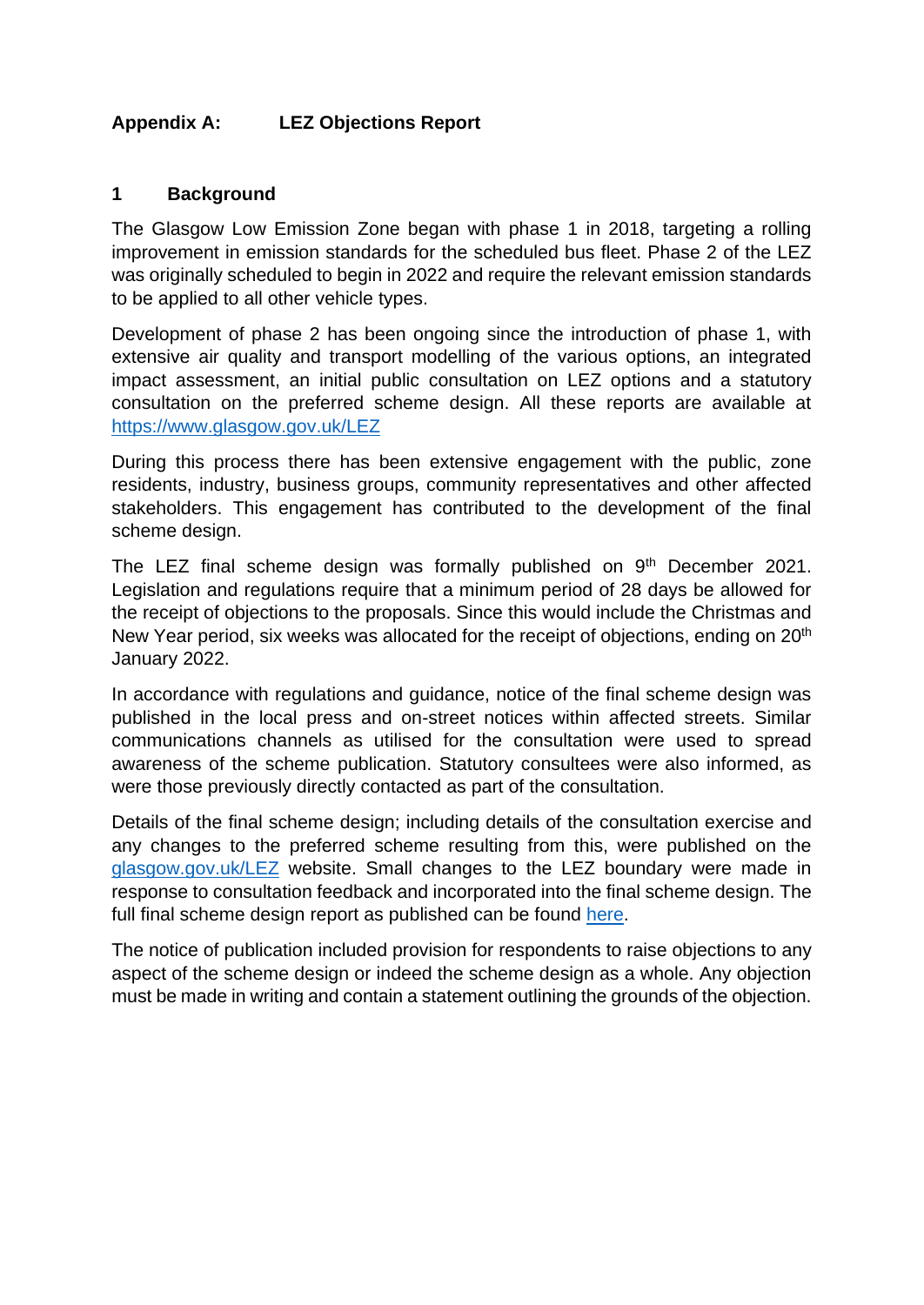# **2 Objections Summary**

A total of 134 objections were received by the end of the formal objection period. Of these, 123 were from persons identifying themselves as operators or drivers within the hackney taxi trade with their objections based on the perceived impact on this trade. 49 of the 123 objections followed a template response.

One of these objections was a comprehensive statement of reasons received from Unite the Union Glasgow Cab Section with four main grounds for objection.

The 11 objections from those not identifying themselves as part of the taxi trade included a variety of grounds for objection with some citing multiple reasons.

Two responses were received indicating an objection to the LEZ but did not include any reasons for the objection. These have not been included in the figures above.

# **3 Objection Themes**

#### 3.1 Taxi Objections

49 responses from the taxi trade included the following statement or a minor variation thereof,

"Please note my objection to the LEZ start date of 01/06/2023 for Hackney cabs. The pandemic has had a devastating financial impact on their business. It will be impossible for them to meet the current deadline."

The objection from the Unite the Union Glasgow Cab Section stated the following grounds:

- Impact of the pandemic The objection cites the loss of income for the sector due to restrictions during the period of the pandemic. This has restricted the ability to invest in compliant vehicles and is not sufficiently mitigated by the corresponding delay to LEZ enforcement.
- Compliant vehicle availability The objection cites the high cost of electric taxis and suitable Euro 6 diesel taxis. It also states that there is limited availability of Euro 5 vehicles to be purchased and then retrofitted to achieve compliance.
- Net Zero targets The objection states that exempting taxis from the LEZ for a few years will allow for the market in electric vehicles to mature and become more attractive and cheaper for operators. The objection also states that the adoption of new diesel vehicles, with their expected operational lifespans, will have an adverse impact on EV adoption and therefore upon net zero targets.
- Scottish LEZ enforcement dates The objection notes the difference in proposed enforcement dates between Glasgow and the other Scottish LEZ cities and states that there must be parity for taxi fleets between the major cities. This part of the objection also makes claims that the emissions impact from the taxi fleet is limited in scope and geographic extent.
- 3.2 Non-taxi objections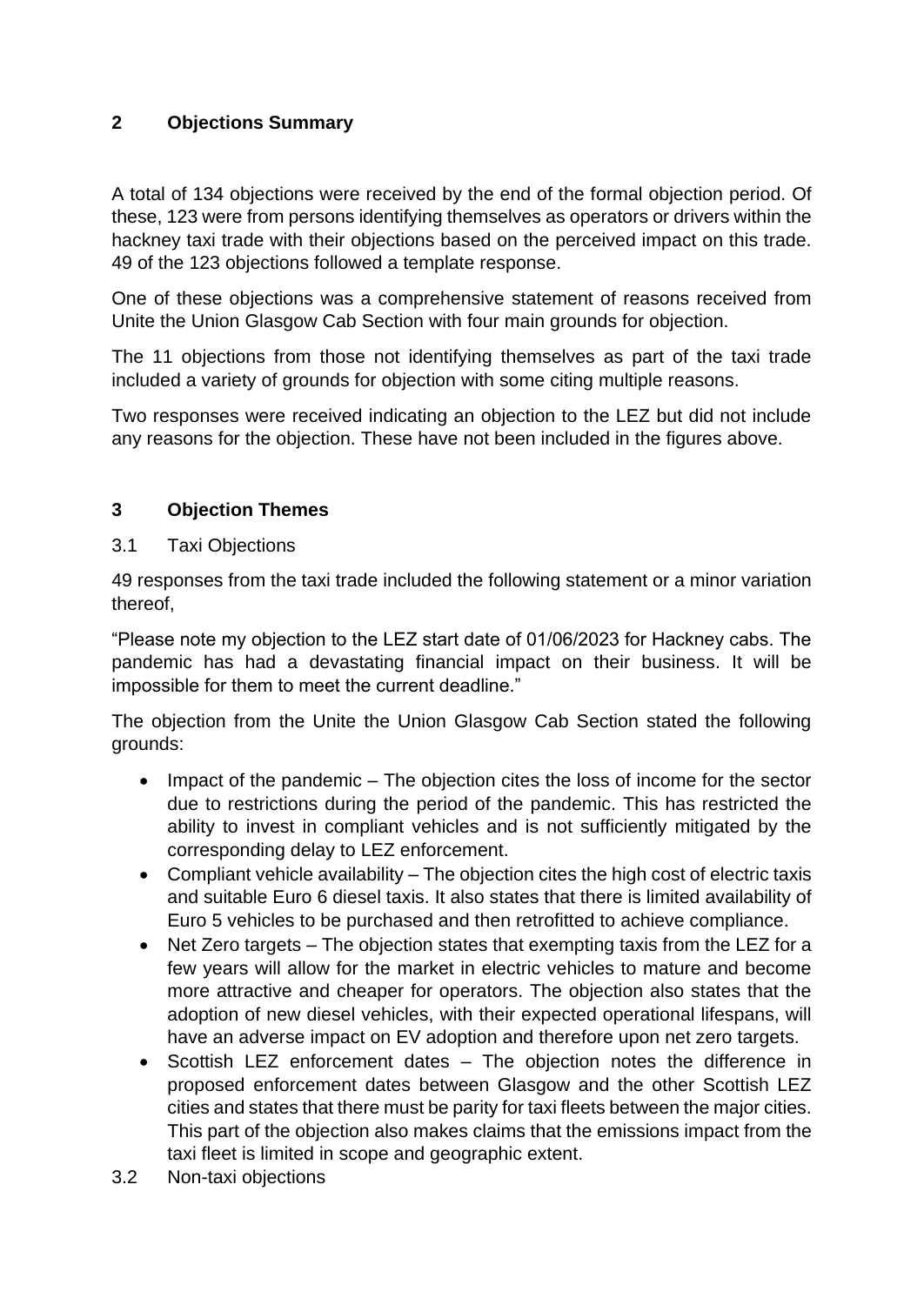Non-taxi objections included the following themes, in rough order of prevalence:

- Adverse impact on those with low incomes.
- Adverse impact on businesses.
- Poor / expensive public transport.
- Electric vehicle cost / infrastructure.
- Penalty charges are too high.
- Pandemic impacts.
- Money making scheme for the Council
- Personal impact.
- Won't produce the required reduction in pollution.

# **4 Objection Response**

#### 4.1 Taxi Objections

#### 4.1.1 Background

Officers from GCC have engaged extensively with the taxi trade and the Union since the LEZ was initially proposed. This has included written communication, presentations at licensing committee meetings, presentations to the Taxi and Private Hire Trade Group and special events at the Royal Concert Hall to ensure that the trade were fully informed of the LEZ plans and the financial aid available to operators to become compliant. Officers have also promoted communications and events organised by Transport Scotland / the Energy Saving Trust to encourage uptake of the various grant options open to operators. This engagement pre-dates the adoption of the original LEZ timescale in [June 2018](https://www.glasgow.gov.uk/councillorsandcommittees/viewDoc.asp?c=P62AFQDN2UZLDXZ3DN) and has continued since.

# 4.1.2 Pandemic Impacts

The original timescale for phase 2 of the LEZ called for all vehicles to be compliant by 31<sup>st</sup> December 2022. However the pandemic [delayed this timescale](https://www.glasgow.gov.uk/councillorsandcommittees/viewDoc.asp?c=P62AFQDNDX2UT1NT0G) and the current proposals are for enforcement of the LEZ to begin on 1st June 2023. Studies carried out on behalf of the LEZ cities showed that the expected recovery from the pandemic would result in a return to unacceptable air pollution levels. This has been observed through measurements for 2021 following compliance in 2020, reflecting the lessening of restrictions from the initial lockdown period. It is therefore considered essential that the LEZ be implemented as soon as possible within this delayed timescale to reduce the period where the public are exposed to pollution levels above the health based objectives to as short as possible.

Taxi operators are eligible for various funding options to help them to become LEZ compliant. These are detailed at <https://www.lowemissionzones.scot/funding> and have been extensively promoted by GCC, Transport Scotland and the Energy Saving Trust. Despite the level of support for this sector being second only to that available to the bus sector, the support scheme for taxis has seen limited uptake from operators in Glasgow, with many citing the pandemic impact for their inability to upgrade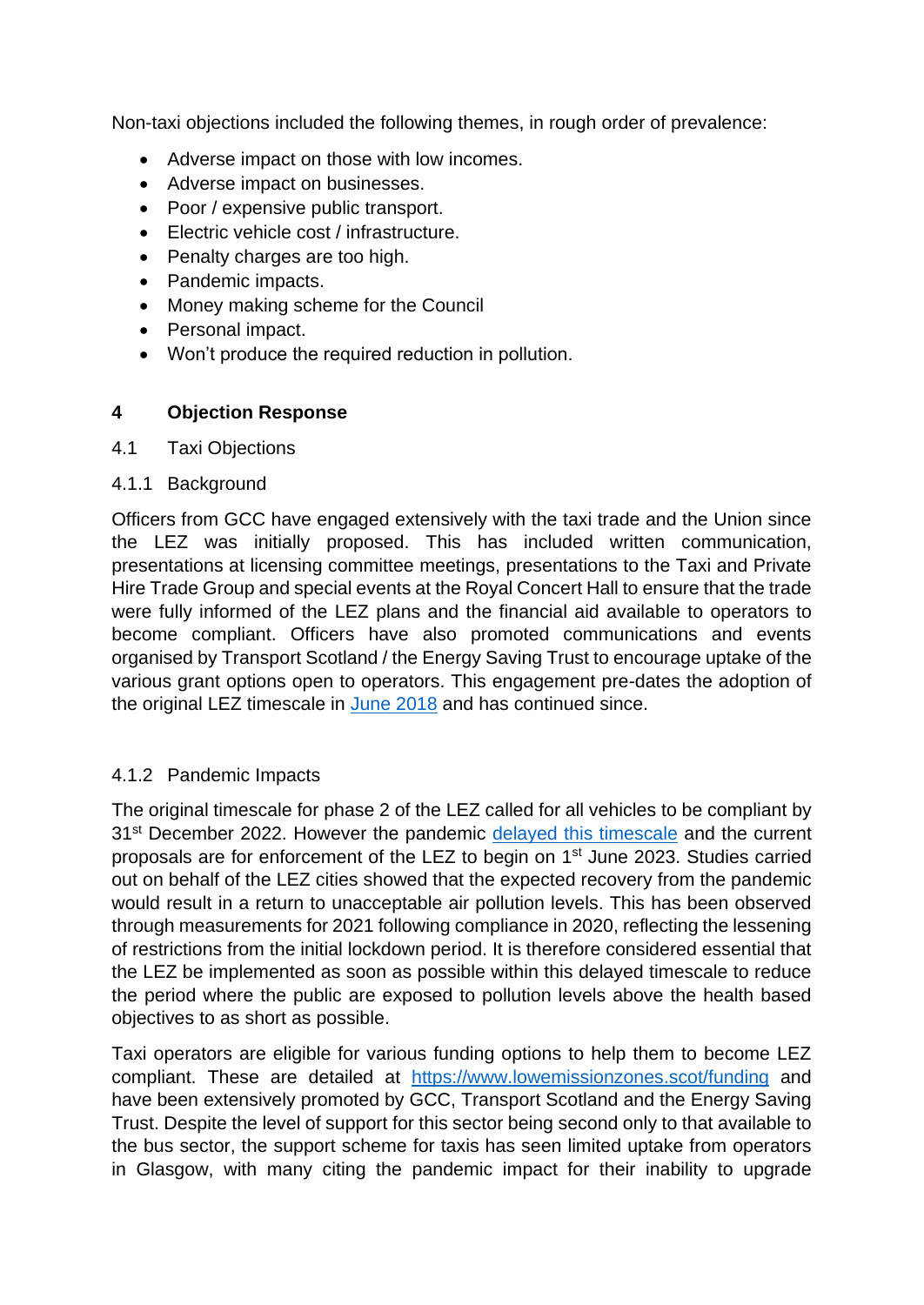vehicles. At the time of writing, 55 funded retrofits have been undertaken for vehicles registered in the city. This leaves a significant number eligible for the funding but with limited time to become compliant.

The table below contains a breakdown of the taxi fleet as of December 2021 with their LEZ compliance status / eligibility included.

| <b>Dec 2021</b>                        | Count | ℅      |
|----------------------------------------|-------|--------|
| All taxis                              | 1419  | 100.0% |
| > Jan 2017 registration                | 340   | 24.0%  |
| Retrofitted                            | 55    | 3.9%   |
| < Jan 2017 but Euro 6                  | 6     | 0.4%   |
| > Jan 2017 but not likely to be Euro 6 | 6     | 0.4%   |
| <b>LEZ</b> compliant                   | 395   | 27.8%  |
| Non-LEZ compliant                      | 1024  | 72.2%  |
| Models with CVRAS retrofit approval    | 894   | 63.0%  |
| Exchange to retrofit                   | 130   | 9.2%   |

Almost 28% of the fleet is currently LEZ compliant, with an additional 63% eligible for retrofit. In all cases there is an exhaust treatment solution commercially available with 80% of the cost, up to £5000, covered by an EST grant. Transport Scotland data indicates that costs of exhaust treatment solutions are currently around £7000 with the amount above the grant maximum payable by the operator. There is also an alternative scheme available for some vehicles allowing for the installation of a new engine and subsequent conversion to run on LPG. This scheme similarly covers 80% of the cost, up to £10000. Again, data from Transport Scotland indicates that the cost of this treatment is currently around £13,800, with the amount above the grant maximum payable by the operator. It should be noted that this cost can be offset by the lower operating costs of a new, LPG fueled engine.

For ~9% of the current fleet there is no retrofit solution available. However, in response to this, GCC amended the licensing rules allowing for older vehicles to be purchased and registered which are eligible for retrofit. These operators may also be able to benefit from the disposal scheme which provides £2500 for disposal of non-compliant vehicles. It should be noted that these vehicles generally comprise of the oldest in the fleet, some of which are more than 20 years old.

While the taxi trade has been adversely impacted by the pandemic, these solutions allow for the vast majority of operators to become compliant with most of the cost provided through the grant funding. The expectation is that the recovery from the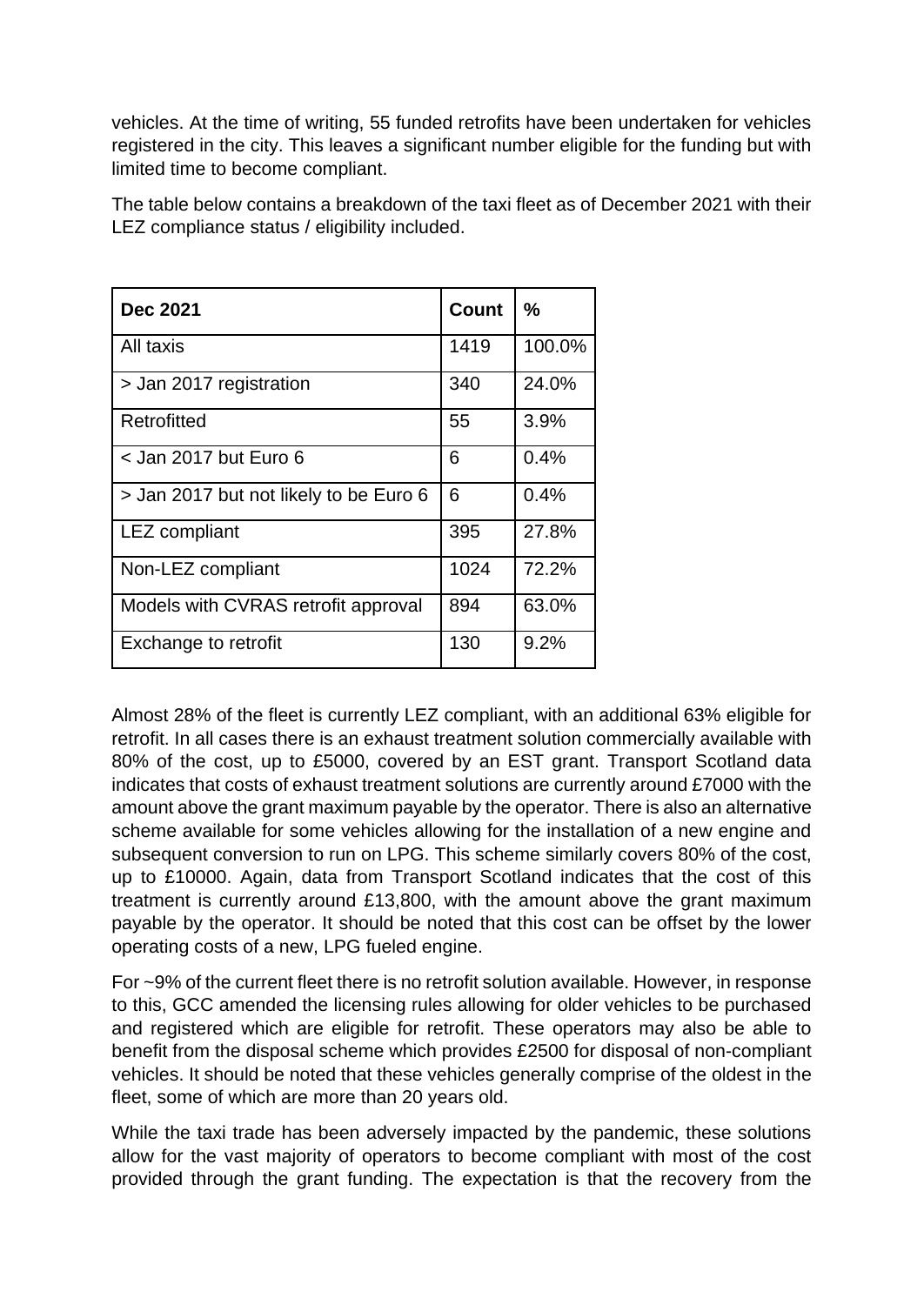pandemic will continue and those operators who wish to continue to operate taxi services in the city post LEZ implementation should take advantage of the funding available at the earliest opportunity to ensure they meet the emission standards by the implementation date.

# 4.1.3 Compliant Vehicle Availability

As discussed in the previous section, the vast majority of the taxi fleet (90.8%) are either LEZ compliant, or can be made so through a grant funded retrofit solution. The remaining 9.2% of the fleet will have to explore some form of vehicle replacement if the operators wish to continue to operate a hackney taxi within the LEZ once enforcement begins.

Following engagement and consultation, the meeting of the Licensing and Regulatory Committee on the 14th [August 2019](https://www.glasgow.gov.uk/councillorsandcommittees/viewDoc.asp?c=P62AFQDN0GDX81UT81) agreed, "To the removal of the 5 year age policy for all taxi applications for new and substitute vehicles subject to the replacement vehicle being a newer vehicle than that is currently licensed". This was a direct intervention to increase the options available to operators of vehicles unsuitable by reason of age for retrofit.

The objection cites the decreased availability of suitable vehicles in the second hand market available for those operators to take advantage of this option. While the market for second hand taxis may fluctuate, this remains an option for many. Other options include new vehicle purchase with interest free loans available for certain models through the Energy Saving Trust. It should be noted that operators may take advantage of the £2500 grant for disposal of a non-compliant vehicle.

Operation of a taxi business will on occasion require capital investment costs. The actions of GCC, Transport Scotland and the Scottish Government have served to significantly reduce the capital investment required for the taxi trade to become compliant with LEZs in Scotland.

# 4.1.4 Net Zero Targets

The primary objective of the LEZ is to contribute towards meeting the air quality objectives in relation to NO2 levels. Another objective of the Glasgow LEZ is to, "Contribute towards the emissions reduction targets set out in Part 1 of the Climate Change (Scotland) Act 2009 through the promotion of low and zero emissions vehicles and the promotion of public and sustainable transport options."

The emission standards for Scottish LEZs are set in terms of oxides of nitrogen (NOx) emissions and do not specifically set limits on CO2 emissions. Therefore the CO2 reduction purely from emission standards is likely to be small, as set out in the Scottish Environment Protection Agency report [Consideration of Carbon Dioxide Emissions](https://www.glasgow.gov.uk/CHttpHandler.ashx?id=55773&p=0)  [Within an LEZ Scheme: Glasgow.](https://www.glasgow.gov.uk/CHttpHandler.ashx?id=55773&p=0)

The CO2 reduction element of the scheme objectives will be achieved through the ancillary promotion methods detailed above and through the co-benefits between the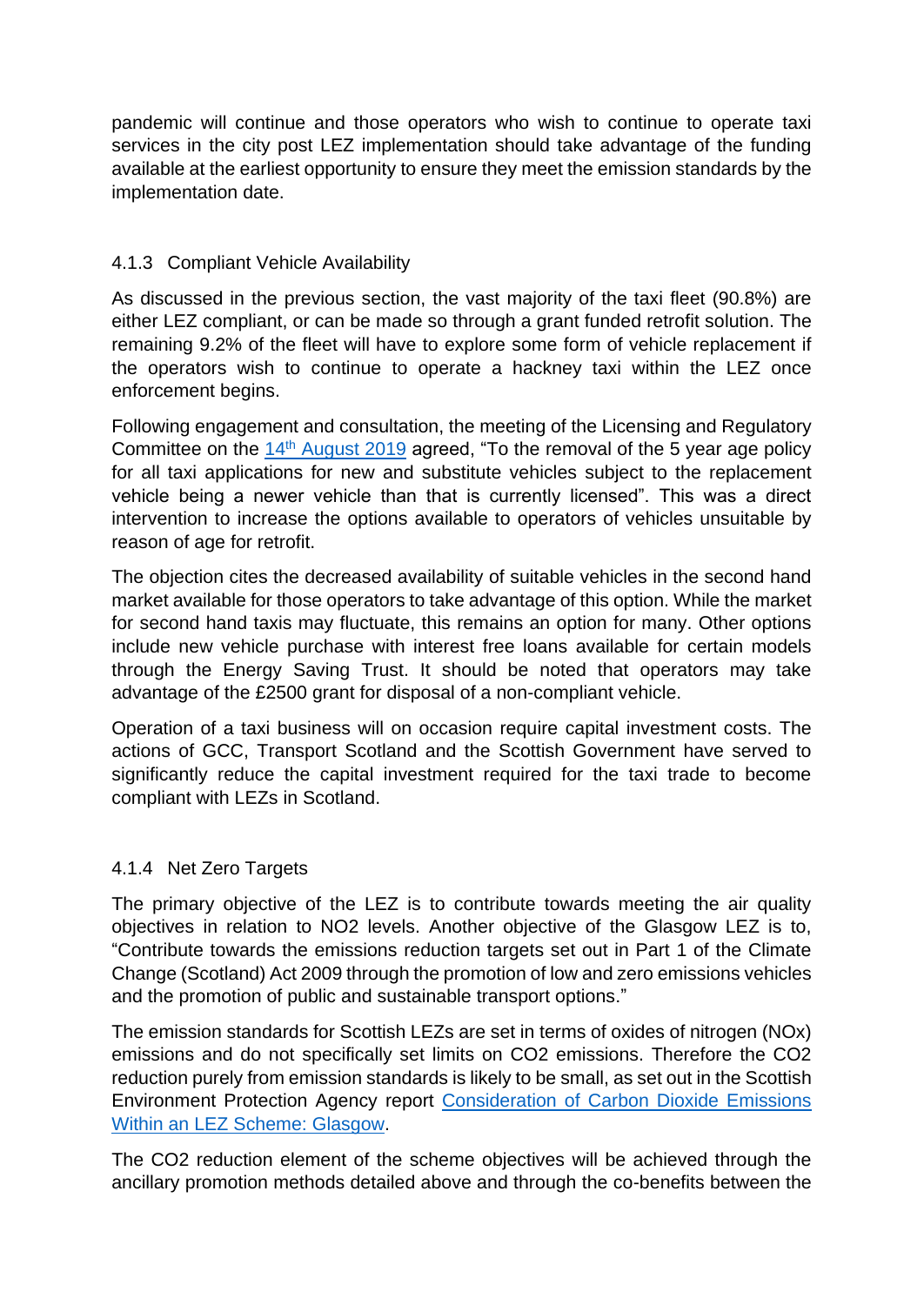LEZ and other confirmed GCC policies such as the Glasgow Transport Strategy, the City Centre Transformation Plan, Glasgow's Climate Plan and other initiatives such as the Glasgow Car Free Zone and the Avenues Project.

Progress has already been made in this respect with the direct use of LEZ funding to introduce bus gates at Union St and Oswald St. LEZ funding was also allocated to the Public Transport Provision fund which saw the electrification of all Co-Wheels city centre car club vehicles with associated charging facilities (including public charging), expansion of the NextBike cycle hire scheme to an additional six locations (including the provision of electric bikes) and improvements to traffic signal infrastructure at two locations to reduce congestion. GCC will continue to explore other initiatives where LEZ actions can improve upon projects to reduce CO2 emissions, particularly within the city centre.

It should be noted that, while the emission standards do not mandate low or zero emission vehicles, these vehicles are inherently LEZ compliant and the LEZ can act as an incentive for their increased adoption. However, with NO2 levels increasing to unacceptable levels as the pandemic recovery continues, it is not acceptable to delay introduction on the basis of increased EV uptake at a later date.

Whilst legislation and regulation allow for the provision of a maximum of one year for a time limited exemption, this is unlikely to result in a significantly improved market for taxi EVs. Although this can be extended if the LEZ authority deems necessary, it cannot be determined beyond one year initially and cannot be conditional on EV uptake at a later date since this is outwith the scope of the LEZ emission standards. Any changes to emission standards or exemptions can only be made after changes to national LEZ legislation. This should give comfort that the current standards will apply to existing registered taxis for a significant period of time. It is also important that the investment required to meet LEZ standards is acknowledged in the consideration of the lifespan of that investment while incentivising the uptake of zero emission capable vehicles in the medium to long term.

# 4.1.5 National LEZ Enforcement

LEZs are being introduced in the four largest cities in Scotland in response to longstanding breaches of the air quality objectives. All LEZ cities are free to design and implement their LEZs within the context of the legislation and regulations, reflecting their own individual circumstances. While the other cities have chosen to adopt a two year grace period before adoption, Glasgow has committed to implementing the LEZ as soon as possible following the initial delay. This approach has included consideration of a number of factors such as the nature and extent of the pollution levels, the expected recovery from the pandemic and impact on future pollution, the delay from the original timescale and the financial aid available to affected groups and individuals.

Glasgow has historically recorded the highest levels of NO2 pollution of any Scottish city and has been the first to monitor a return to NO2 levels above the objective during recovery from the pandemic. Therefore, taking into account the delay in the original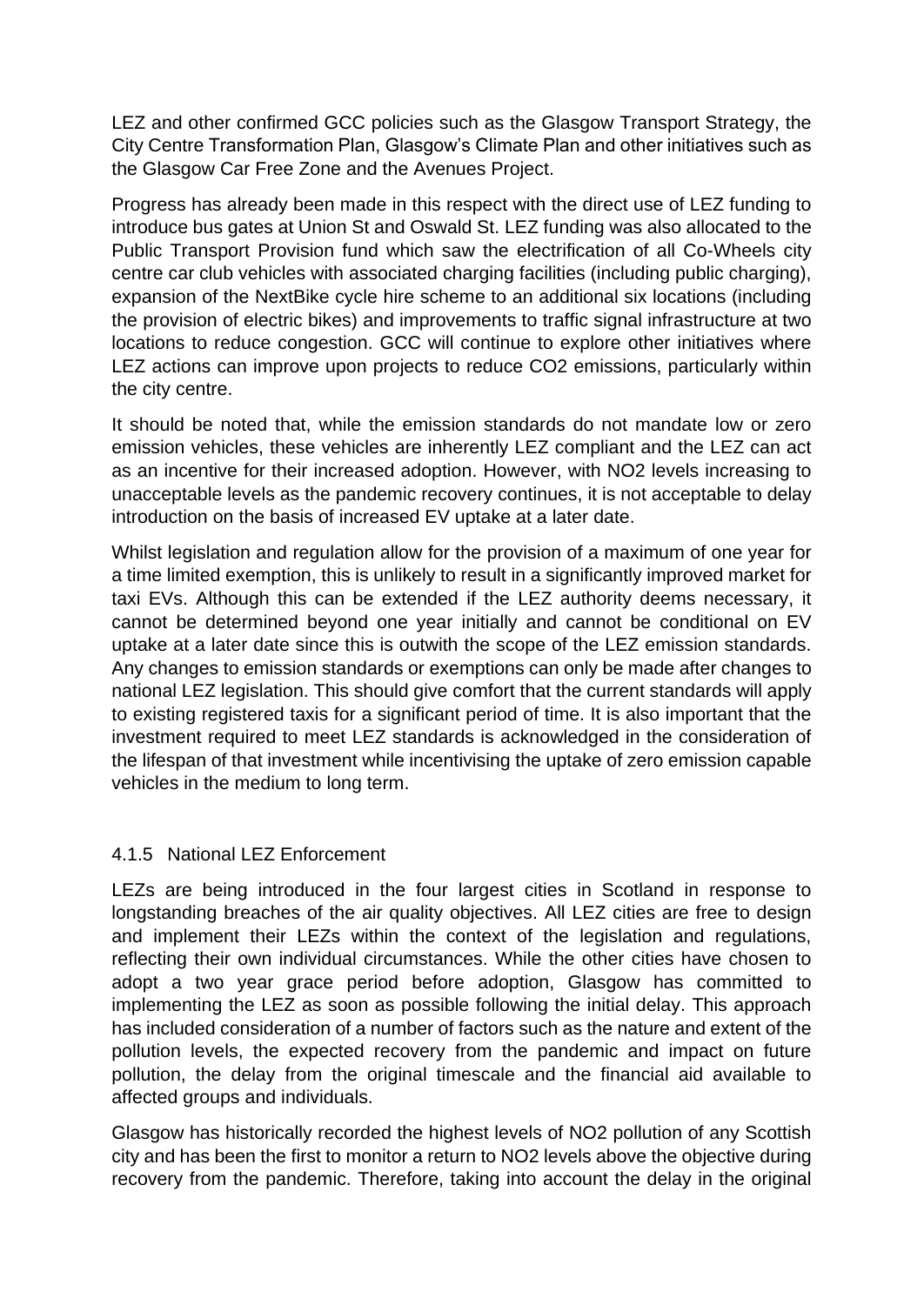timescale due to the pandemic, it is reasonable that Glasgow enforce the LEZ at the earliest opportunity to reduce the health impacts on those who live, work and use our city centre for retail and leisure and who would continue to be subject to harmful levels of pollution during any further delay to the LEZ.

This section of the objection also states that Gordon St is the only area where NOx emissions can be significantly attributed to the taxi trade. This is not the case. Source apportionment undertaken under the National Modelling Framework by the Scottish Environment Protection Agency shows that NOx emissions from taxis represent around 11% of the total road transport emissions within the proposed LEZ area. However, this contribution rises significantly in those streets which record the highest pollution levels. Therefore, the contribution from taxis is significant across the LEZ, particularly in those streets where NO2 levels are highest such as, but not limited to, Gordon St. Exemption from the LEZ would significantly reduce the effectiveness of the proposals and the likelihood of achieving its aims.

The objection suggested action against idling vehicles could deliver the required air quality benefits. While idling vehicles contribute to emissions, ranking taxis tend to move frequently and this makes idling enforcement difficult. Officers from GCC will continue to visit suspected idling locations and advise drivers of their responsibilities as well as enforce idling regulations wherever possible or necessary. However, idling enforcement cannot be a substitute for improved vehicle emissions standards.

Of the four Scottish LEZ cities, only Glasgow and Edinburgh operate a significant hackney taxi fleet. However, the licensing conditions between the two cities in respect of vehicles differ significantly. Edinburgh produced an update to their policy in 2021 stating, "Effective 1 April 2023 no Taxi or PHC will thereafter be accepted for test unless it is Euro 6 or above. Separately to this requirement, any Euro 5 Taxi or PHC that has passed its test and is licensed prior to 1 April 2022 may continue to be operated until its licence expires or 31 Mar 2023 whichever date is earliest." While there is an appeals process for an exemption on an individual basis, to be considered by the licensing committee, the general condition applies. Therefore Edinburgh taxis submitting for their annual test must be LEZ emissions standard compliant from 1 April 2023. Additionally, taxis licensed in Edinburgh are subject to a maximum age of 10 years, significantly reducing the proportion of the fleet which is non-compliant with the LEZ emission standards.

# 4.1.6 Taxi Objections Response Summary

The taxi sector is eligible for substantial grant funding to achieve compliance with the LEZ. More than 90% of the existing fleet is either already compliant or eligible for retrofit funding. Of the remainder, mainly those vehicles without a retrofit solution due to age, aid is available in the form of disposal grants and/or interest free loans for certain vehicles. Alternatively, a second hand vehicle, eligible for retrofit, may be purchased and brought to LEZ compliance through the grant funded retrofit. Although uptake of these funds has been less than expected thus far, the recovery from the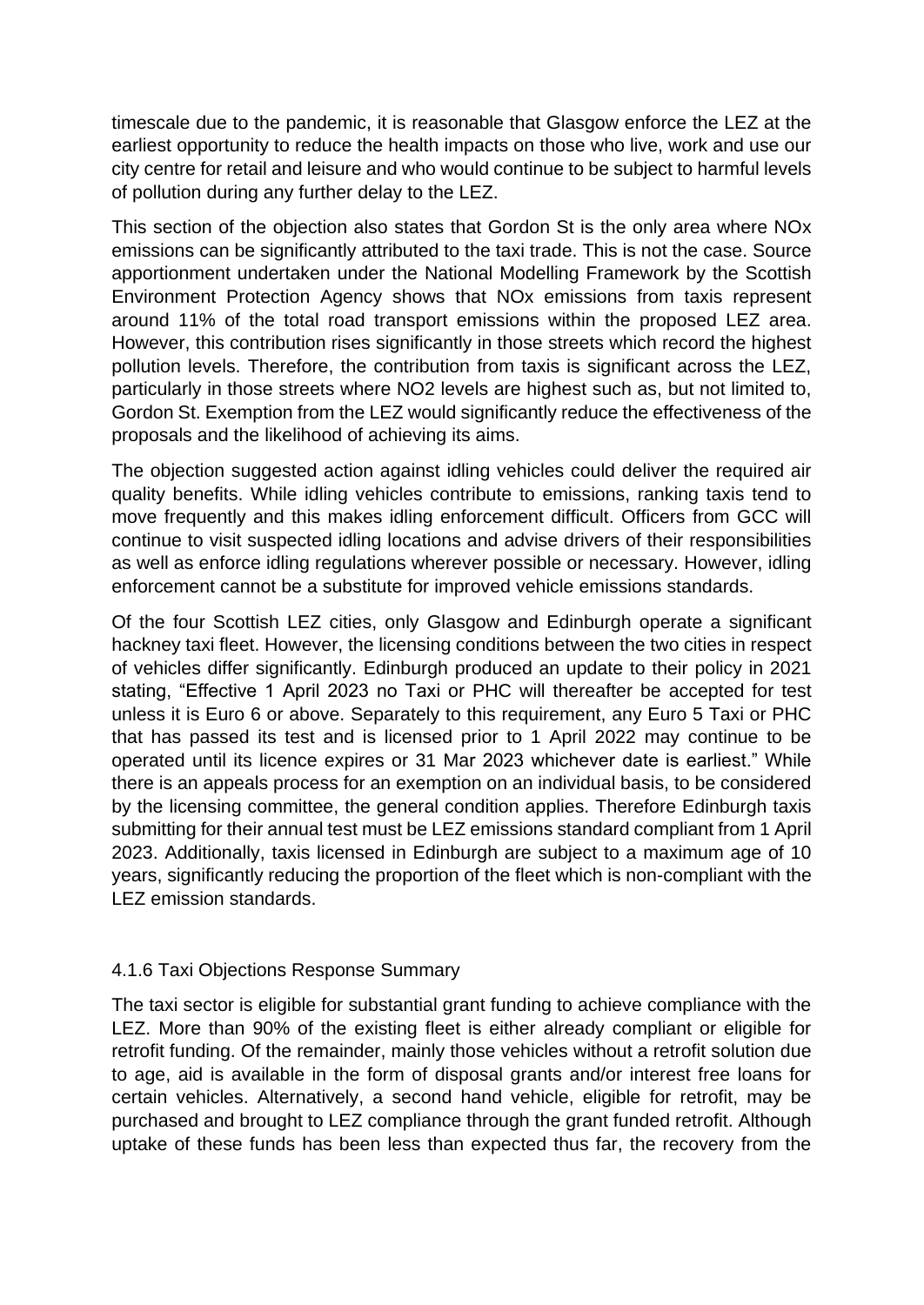pandemic and the time remaining before enforcement begins should allow the vast majority of operators to become compliant should they wish to do so.

Although the uptake of electric vehicles is preferable in respect of air quality and carbon emissions, it is not a requirement of the LEZ. The LEZ scheme will contribute towards achieving climate change targets as detailed above and the scheme is fully compliant with this objective. Achieving the air quality objectives for NO2 is the priority and would be negatively impacted by introducing a delay pending an uncertain improvement in the availability and cost of electric taxis.

All LEZ cities are free to design and implement their LEZs within the context of the legislation and regulations, reflecting their own individual circumstances. For Glasgow it was determined that introducing the LEZ as soon as possible following the delay due to the pandemic was most appropriate given the particular circumstances which apply in the city. The urgency of this requirement in Glasgow can be seen in the return of pollution levels in excess of the objectives in 2021 as the pandemic recovery progresses.

Emissions from the taxi fleet make a significant contribution to the high NO2 levels experienced within Glasgow city centre. Due to the age and composition of the fleet this is more of an issue for Glasgow than it is for the other LEZ cities. Differences in licensing conditions across the Scottish LEZs also means that, in general, the Glasgow fleet have a longer period than other cities to become compliant. A Glasgow city LEZ which exempted taxis would not be as effective in achieving the air quality objectives across the city centre. It should also be noted that taxi drivers suffer particularly high personal exposure to air pollution and air quality improvements benefit them more than most other sectors of the population. This is reflected in the fact that taxi operators are not unanimous in their opposition to the LEZ. Several taxi operators have written to express their support for the measures and the existing timescale, both during the previous consultations and during the objection period.

#### 4.2 Non-Taxi Objections

The 11 non-taxi objections included the themes detailed in section 3.2. These are addressed below.

# 4.2.1 Adverse impact on those with low incomes.

The potential impact of the LEZ on those with low incomes has been extensively considered, including within the [Integrated Impact Assessment](https://www.glasgow.gov.uk/CHttpHandler.ashx?id=53679&p=0) on the proposals. The primary objective of the LEZ is to reduce air pollution by reducing the emissions profile of vehicles which enter, and the emission standards favour newer vehicles since emissions have improved with time.

However, owners of a non-compliant vehicle do not necessarily have to invest in a new vehicle if they wish to continue to drive into the LEZ. Since diesel vehicles, from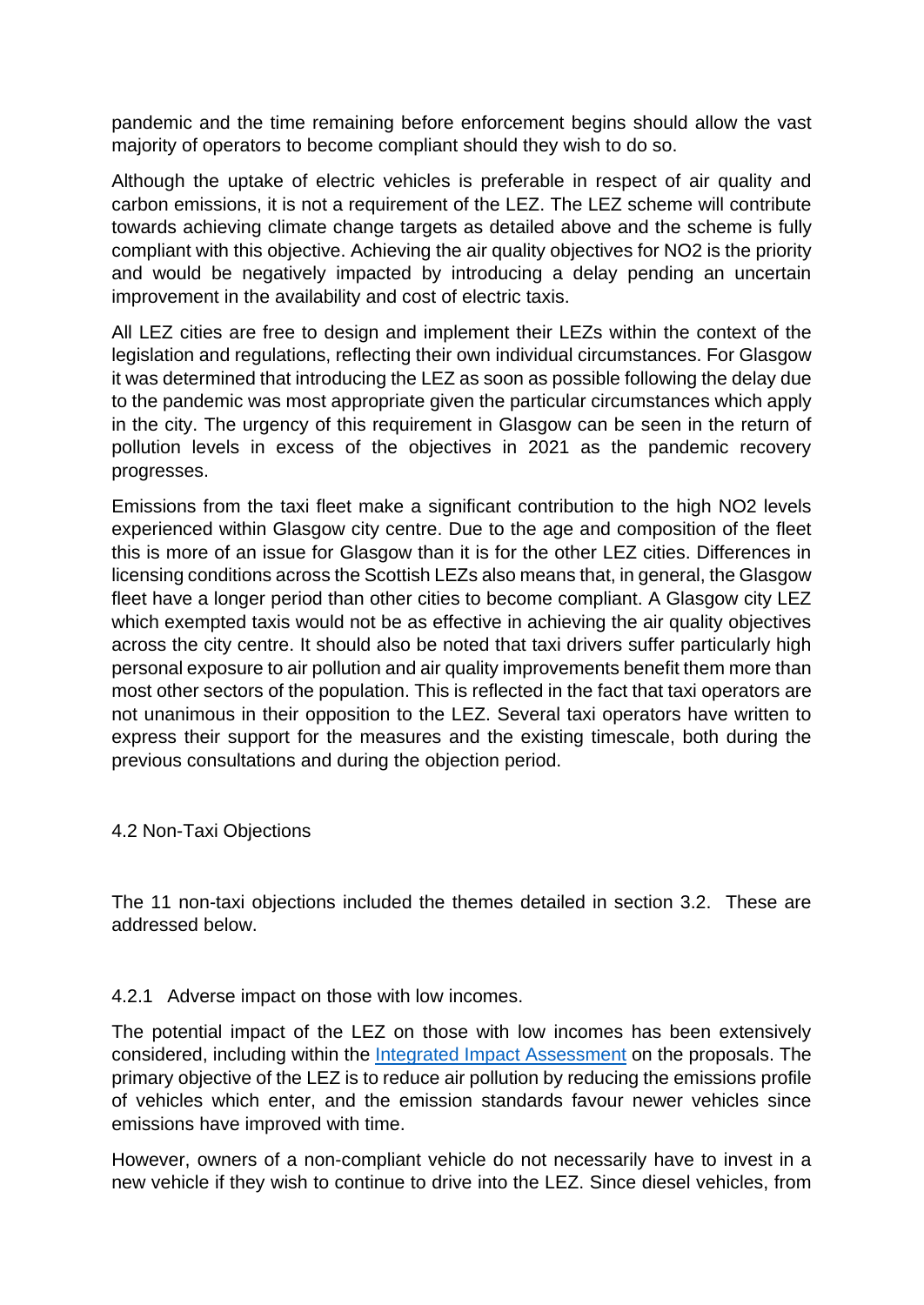September 2015 onwards, and petrol vehicles, from 2006 onwards, are generally LEZ compliant, by the time of enforcement of the LEZ a relatively small proportion of the vehicle fleet will be non-compliant. Diesel vehicles around 8 years old and petrol vehicles around 17 years old will still be able to enter the zone without penalty. As well as affecting relatively few vehicles this opens up a significant portion of the second hand car market to those seeking a compliant vehicle. It is entirely possible for someone affected to "trade down" their vehicle from a non-compliant diesel to an older compliant petrol vehicle.

The Scottish Government have also introduced various funding options for those affected by the LEZ. These options are means tested to target those least able to afford any potential costs. Eligible households can apply for a £2000 cash grant to incentivise disposal of a non-LEZ compliant vehicle. This will include an additional offer of up to two £500 mobility grants or *Travel Better* vouchers for people to purchase a bike, e-bike or public transport voucher.

In 2021/22 £3.7M was allocated for the support fund and this is expected to be fully subscribed. As of January 2022 uptake of the various funds are as seen in the table below.

| Glasgow                             |                 |  |
|-------------------------------------|-----------------|--|
| <b>Paid Grants</b>                  | FY 21-22<br>YTD |  |
| Households (disposal<br>grant)      | 377             |  |
| Business (disposal grant)           | 192             |  |
| Households (Travel Better<br>grant) | 175             |  |
| <b>Business (retrofit)</b>          | 19              |  |

This represents a total spend in the Glasgow area until January 2022 of £1,474,460.00. Glasgow City Council have made representations to Transport Scotland and the Scottish Government that this funding be extended and continued to include the period until enforcement across the LEZ cities begins.

# 4.2.2 Adverse impact on businesses.

Impacts on business has been similarly considered with the majority of businesses, especially those involved in logistics operations, predicted to be fully LEZ compliant by the time of enforcement. It is noted that some smaller businesses may find themselves having to become LEZ compliant and improve the emissions from their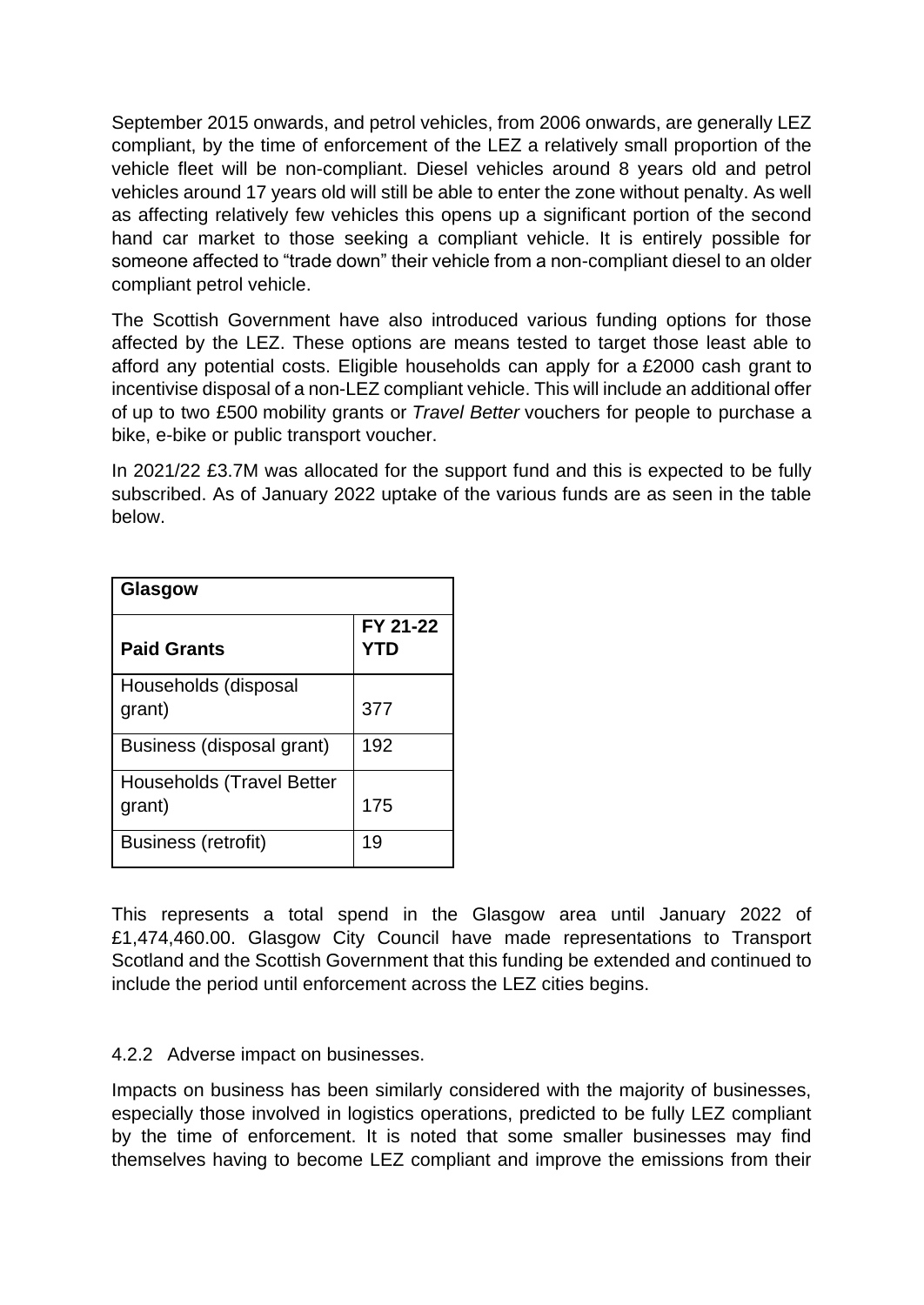vehicles sooner than they would normally have done in the course of their business planning.

The LEZ support fund contains provisions for sole traders and microbusiness affected in this way. The disposal grant is available to them at an increased rate of £2500 for the disposal of a non-compliant vehicle. To be eligible a business must have an operating site within 20km of a proposed LEZ, employ fewer than 9 full-time employees and meet certain turnover and balance sheet conditions. Full details are available at [https://energysavingtrust.org.uk/grants-and-loans/low-emission-zone-support-fund](https://energysavingtrust.org.uk/grants-and-loans/low-emission-zone-support-fund-for-businesses/)[for-businesses/](https://energysavingtrust.org.uk/grants-and-loans/low-emission-zone-support-fund-for-businesses/) . In the year to date 2021/22, 192 vehicles belonging to businesses in the Glasgow area have been disposed of under this scheme.

Some objections were based on the perceived impact of the LEZ on footfall within the city centre. For the purposes of transport modelling of the LEZ it was assumed that each journey currently undertaken by a non-compliant vehicle would be replaced by the same journey by a compliant one. This represents a worst case scenario in terms of both transport and air quality modelling. It is not predicted that LEZ measures on their own will have a significant impact on traffic figures within Glasgow city centre. However, it is expected that some people affected by the introduction of the LEZ will choose to access the zone by public or sustainable transport. This is incentivised by the inclusion of the mobility grant or *Travel Better* vouchers within the LEZ support fund. As of January 2022, 175 of these have been administered to applicants within the Glasgow area.

One of the objectives of the Glasgow LEZ is to, "Improve the amenity of Glasgow through the promotion of the Glasgow City Council Strategic Themes of A Vibrant City, A Healthier City and a Sustainable and Low Carbon City." Improvements in the air quality within the city centre will make the area more attractive for people to work, shop and visit, thus acting as an incentive for people to visit more regularly and for longer. This will in turn contribute to making the area more attractive for businesses to operate within.

It should be noted that the Glasgow Transport Strategy seeks to reduce total car kilometres travelled by 30% by 2030. This goes further than the Transport Scotland target to cut vehicle kilometres across the country by 20% by the same date. It is of note that these measures are intended to promote alternative transport choices, make our city centres a more attractive place to be, and therefore not impact negatively on footfall for commercial businesses.

# 4.2.3 Poor / expensive public transport.

Glasgow is one of the best connected cities in the UK with an extensive local rail and bus network and the city centre acts as a transport hub at several locations. However, early in the process of developing the LEZ it was identified that buses in particular were a major contributor to the air pollution problems. This was the reasoning behind introducing the LEZ for scheduled service buses first in 2018. This has seen a rolling improvement in the emission standards of buses which is already showing benefits in the monitored pollution levels.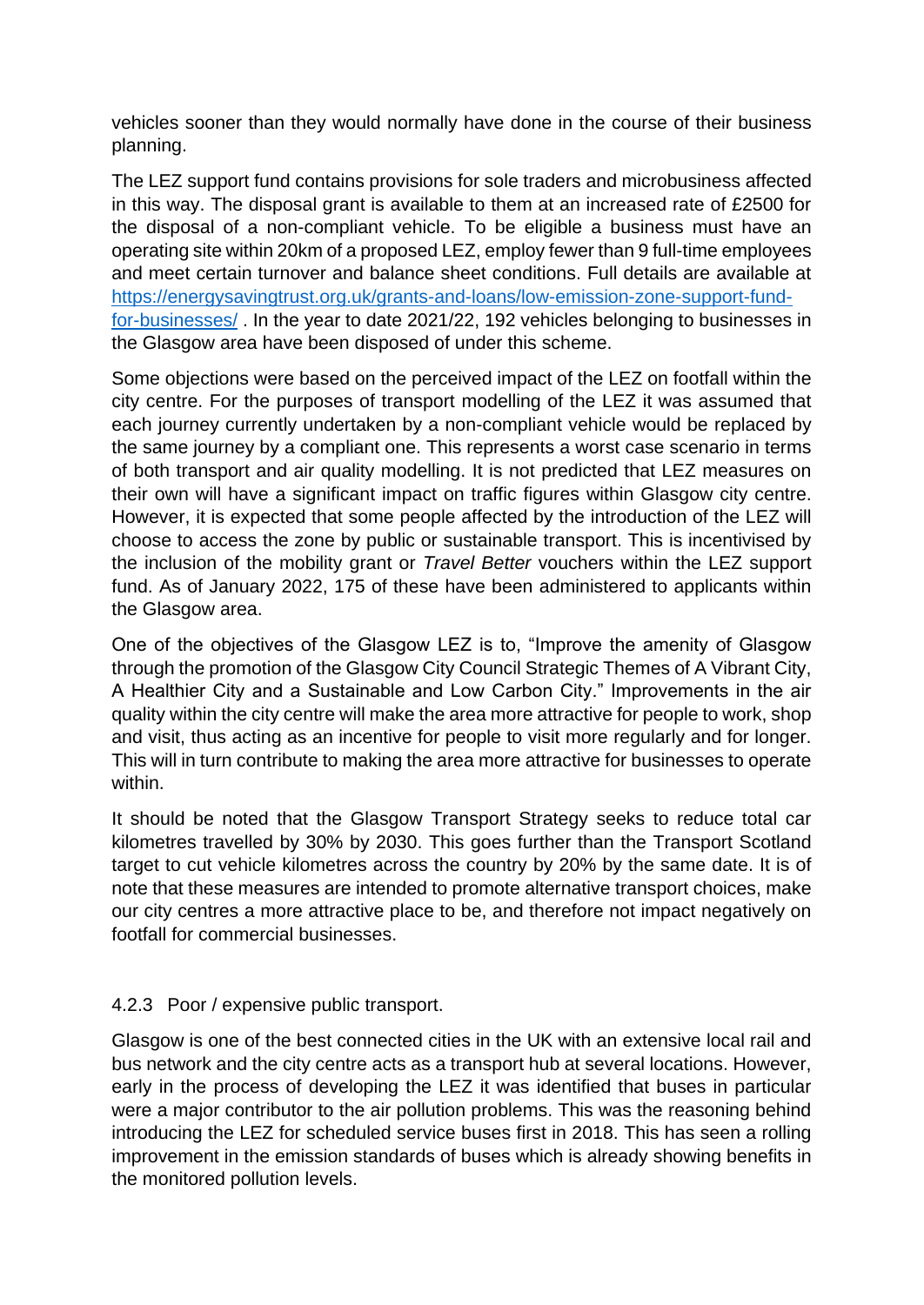At the same time it was recognised that improved public transport was also a core part of the answer to the city's air quality problems. LEZ funding has been used to install bus gates at Union St and Oswald St, improving bus speeds and emissions in congested areas where the highest pollution levels are recorded. Scottish Government funding has also been provided to retrofit relatively new but non-compliant buses to Euro VI standards. Additionally, funding has been provided under the Scottish Ultra Low Emissions Bus Fund and its successor, the Scottish Zero Emission Bus Fund, to incentivise the uptake of electric buses. This has already resulted in the provision of significant numbers of new electric buses within Glasgow and a firm program for the delivery of more by operators.

The Glasgow Bus Partnership (GBP) brings together a number of organisations as a voluntary partnership. This includes the eight Glasgow City Region local authorities, Strathclyde Partnership for Transport, bus operators (through their new alliance, GlasGo) and bus passenger representative groups (to address current challenges to bus travel and to improve the passenger experience for communities across the Region).

The vision of the Glasgow Bus Partnership is of a City Region where bus services form part of a network of connectivity, enhancing the opportunities and wellbeing of those who live or visit here - providing safe, affordable, enjoyable connections and reducing road congestion, noise and air pollution.

Aims of the GBP include:

- Improving bus priority mechanisms and reducing congestion to improve bus journey times and reliability
- Ensuring buses are given higher priority in any future city planning
- Improving the accuracy of real time passenger information and exploring options to introduce an integrated ticketing system

The GBP also supports the delivery of Glasgow's LEZ and brings together key partners to develop bus priority funding bids to [Transport Scotland's Bus Partnership Fund.](https://www.transport.gov.scot/public-transport/buses/bus-partnership-fund/)

The work of the GBP seeks to positively impact upon the affordability and accessibility of the bus network and assist with creating the conditions that will increase bus patronage. A faster, cheaper, and better-connected bus network will benefit all bus passengers across the City Region as well as the environment.

# 4.2.4 Electric vehicle cost / infrastructure.

A number of objections cited the high cost of electric vehicles as a reason for objection. As noted previously, the LEZ does not require a vehicle to be electric to enter the zone and this is a common misconception which will be addressed through targeted communication and information campaigns.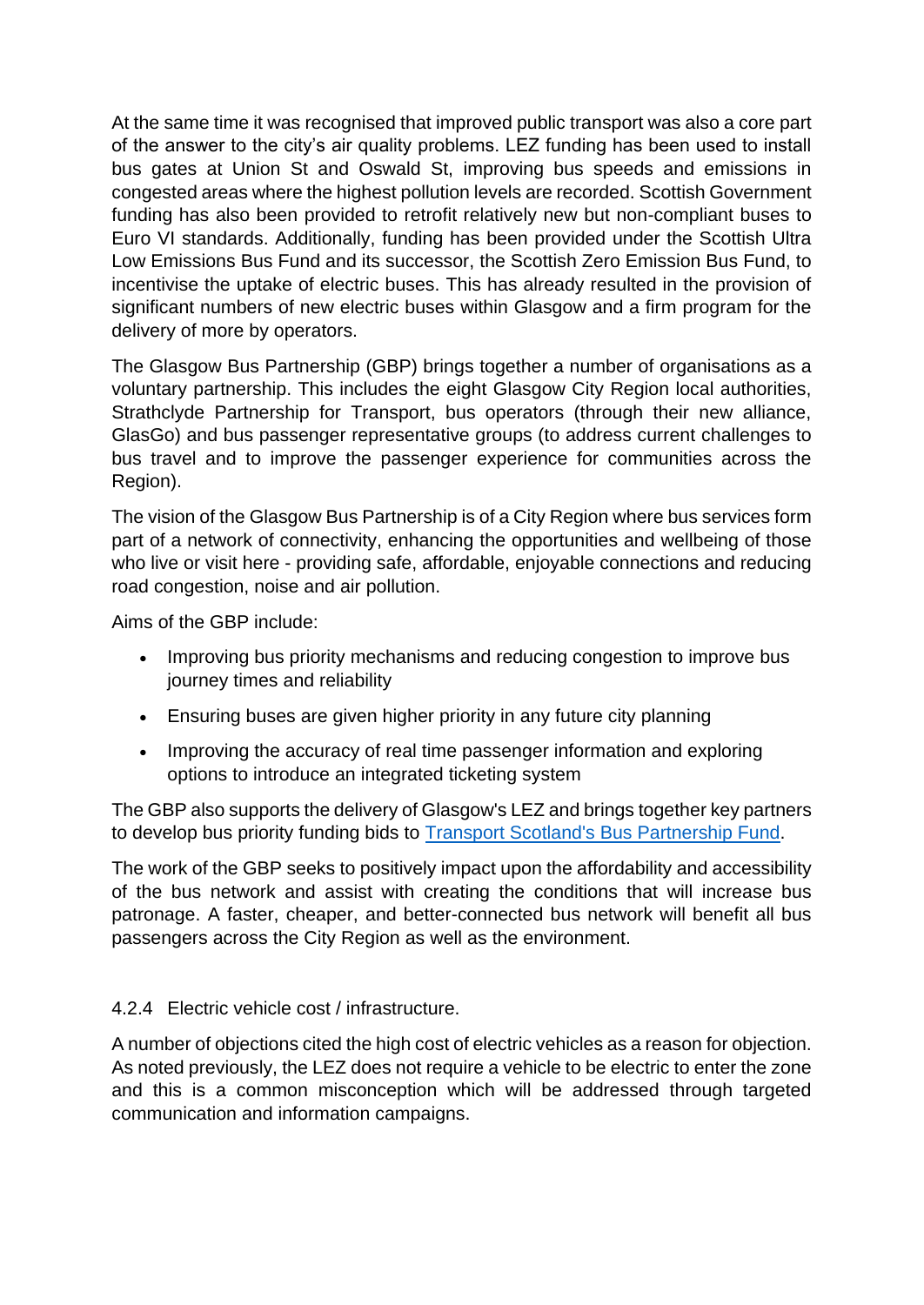#### 4.2.5 Penalty charges are too high.

Penalty charges are set within legislation and regulations and are common to all LEZs in Scotland. They are set at a level, and rise with subsequent entries, to discourage entry to the LEZ by non-compliant vehicles. The penalties are set at a level to serve to exclude non-compliant vehicles from the zone rather than to serve as a cost for entry. This is a decision taken to minimise the number of entries into an LEZ by noncompliant vehicles.

#### 4.2.6 Pandemic impacts.

The impacts of the pandemic have been extensively considered throughout the development of the LEZ. These have been subject to an [Uncertainty Summary Note](https://www.glasgow.gov.uk/CHttpHandler.ashx?id=53677&p=0) and a more detailed [LEZ Modelling Report e](https://www.glasgow.gov.uk/CHttpHandler.ashx?id=53678&p=0)xploring likely recovery scenarios. The pandemic has had an impact on the community in terms of their ability to prepare for the LEZ and on the legislative process for the establishment of the LEZ itself.

The pandemic has resulted in a delay in enforcement of the Glasgow LEZ from 31<sup>st</sup> December 2022 to 1<sup>st</sup> June 2023 and this will help towards allowing people and businesses extra time to prepare. The impacts of the first lockdown saw NO2 levels meet the objectives for the first time since measurements began. However, this has not continued as recovery progresses with 2021 observing a return to objective exceeding levels. With the projected recovery process, it is likely that these levels will increase further as economic activity and traffic levels and patterns continue to recover to pre-pandemic levels.

# 4.2.7 Money making scheme for the Council

The LEZ cities are reliant on Scottish Government funding for the establishment and implementation of LEZs, in accordance with the Government policy to introduce them to the four largest cities. The penalty charges are set at a level to discourage entry and therefore the LEZs are expected, and intended, to receive limited income in terms of penalty charges. It is expected that LEZs will be revenue negative for the cities that introduce them and be reliant on ongoing funding for their operation. The net costs of operating an LEZ is likely to increase over time as fewer vehicles are non-compliant and therefore fewer penalties are issued.

The purpose of the LEZ is to improve air quality within the zone and the surrounding areas. In the unlikely event that any extra revenue is received as a result of its operation, legislation states that this must be used to facilitate the achievement of the schemes objectives i.e. towards further efforts to improve air quality.

# 4.2.8 Personal impact.

An LEZ is designed to improve air quality through excluding the most polluting vehicles from an area of high pollution. As an exclusionary policy it is inevitable that it will have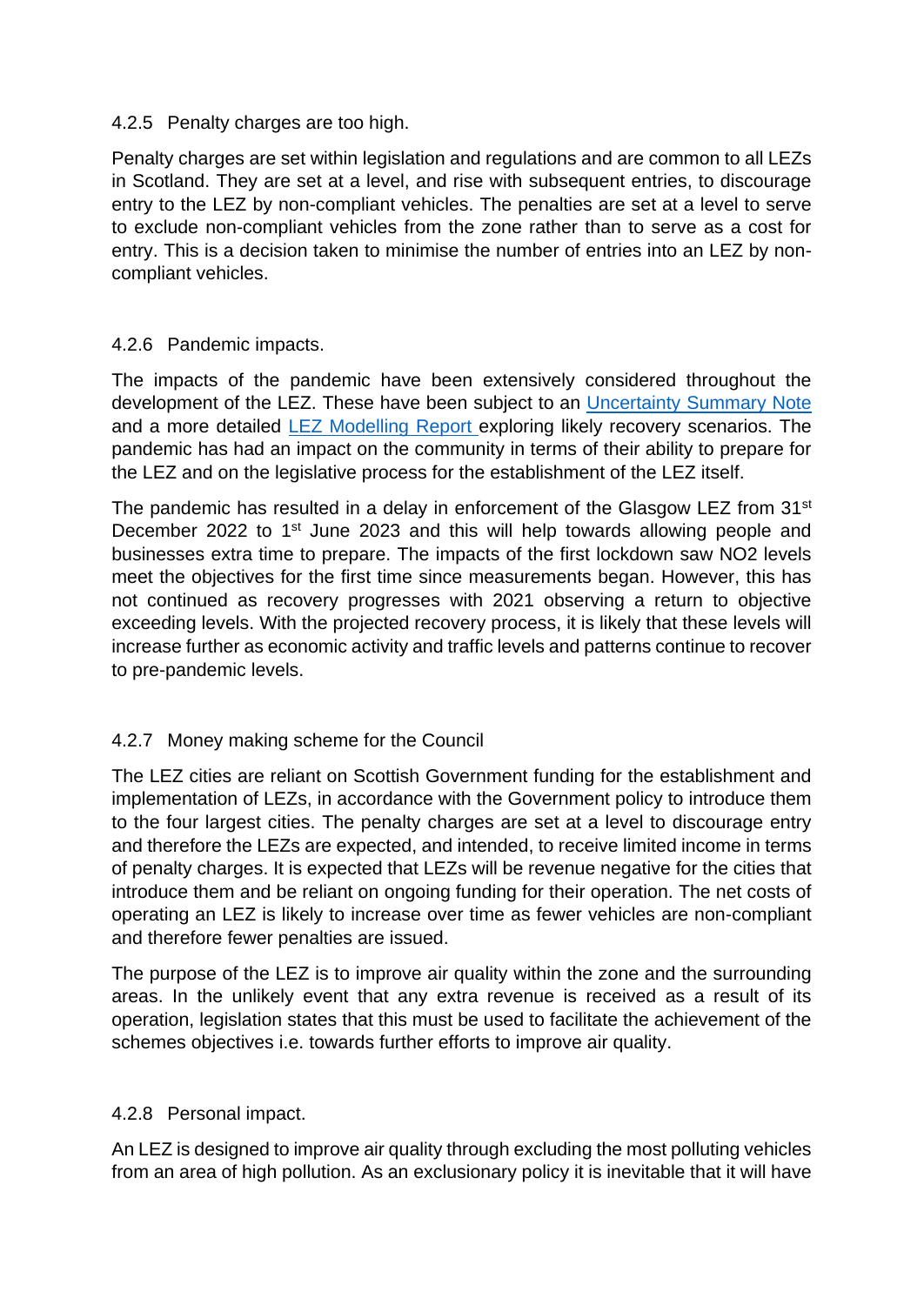an impact on a portion of the population who will have to change either their transport choices or their vehicle as a consequence.

The choice of emission standards, the implementation of the various retrofit and support options and the notice that has been given of the measures have all sought to minimise the impacts on people as far as possible while still achieving the aims of the scheme in a reasonable timescale. This support has also been targeted to help those who need it most.

# 4.2.9 Won't produce the required reduction in pollution.

The largest contribution to poor air quality within the LEZ is from road transport. While previous emission standards have not produced the real world reductions in emissions that were predicted, the emission standards that will apply to Scottish LEZs have shown considerable improvement. Implementing the LEZ is modelled to reduce total NOx emissions from road traffic within the zone by just over 50%. Thus demonstrating that it is a small number of vehicles which have a disproportionate impact on air quality. The predicted improvements in air quality are demonstrated within the [Glasgow Low](https://www.glasgow.gov.uk/CHttpHandler.ashx?id=55000&p=0)  [Emission Zone –](https://www.glasgow.gov.uk/CHttpHandler.ashx?id=55000&p=0) Evidence Report by SEPA.

Modelling and monitoring of the impact of phase 1 of the LEZ was also conducted by SEPA, demonstrating that introducing the rolling improvement in bus emissions was beginning to have a positive impact on pollution levels. This report is available [here.](https://www.glasgow.gov.uk/CHttpHandler.ashx?id=53674&p=0)

The available evidence clearly shows the LEZ will have a significant and beneficial impact on air quality.

# **5 Conclusions**

Low emission zones are designed to improve air quality by excluding those vehicles which do not meet the emission standards from areas of high pollution. As an exclusionary policy, their introduction will unavoidably have some degree of impact on affected individuals and groups. Those who would have continued to drive into the zone using a non-compliant vehicle will have to adjust either their mode or method of travel.

The emission standards that apply to LEZs in Scotland are such that, by the time of enforcement, a relatively small proportion of the fleet will be directly impacted. However, it is this part of the fleet which has a disproportionate impact on emissions and resulting pollution levels.

Recognising that some people and sectors may find it more difficult to adjust to the introduction of an LEZ, the Scottish Government has made available the LEZ support fund in various forms. This is a targeted and proportionate response, making financial aid available to those least able to adapt to the changes and encouraging the overall aim of a shift from personal vehicle use, particularly within our city centres.